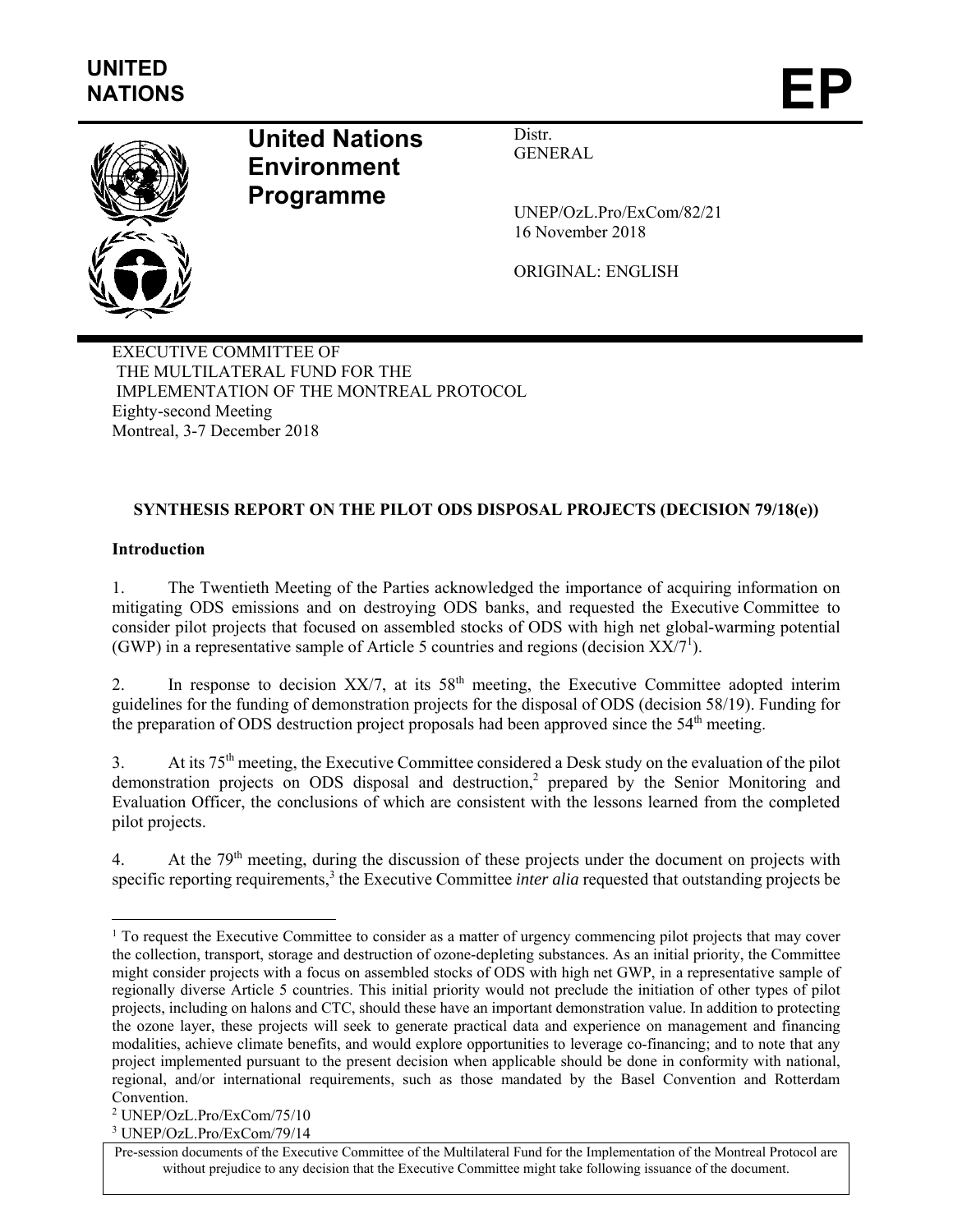completed and final reports to be submitted either to the  $80<sup>th</sup>$  or  $81<sup>st</sup>$  meeting, except for Brazil and Colombia, where extensions were allowed to 2022 and 2019, respectively; and to return to the  $82<sup>nd</sup>$  meeting the remaining balances for projects for which reports had not been submitted to the  $80<sup>th</sup>$  or  $81<sup>st</sup>$  meeting (decision 79/18(d)).

5. At the 81<sup>st</sup> meeting, during the discussion on the progress of implementation of ODS disposal projects under the document on projects with specific reporting requirements,<sup>4</sup> it was noted that very small amounts of ODS waste were being destroyed by these projects. The Executive Committee requested that the reasons for the small size of the amounts destroyed be studied in detail for inclusion in the synthesis report, so that lessons could be drawn to prevent such a situation from recurring in future projects. The Executive Committee further requested the Secretariat, where possible, to gather information on leakages from the waste collected and to include similar analysis in the final synthesis report.<sup>5</sup>

6. Further, at the same meeting, during the discussion on the agenda item on the Development of the cost guidelines for HFC phase-down in Article 5 countries, the Executive Committee emphasized the importance and relevance of this synthesis report to future activities related to HFCs, and decided to consider, at its 82nd meeting, issues related to funding the cost-effective management of stockpiles of used or unwanted controlled substances, including through destruction, in light of the present document (decision 81/67(d)).

7. At the 82nd meeting, the Senior Monitoring and Evaluation Officer has included in the Draft monitoring and evaluation work programme for  $2019<sup>6</sup>$ , the second phase of the evaluation of pilot demonstration projects on ODS disposal and destruction as a follow-up to the desk study presented at the  $75<sup>th</sup>$  meeting.<sup>7</sup>

8. The Secretariat has prepared the present synthesis report in response to decision 79/18(e).

# Scope of the document

9. The present synthesis report is based on nine pilot projects on ODS disposal, and two studies for the establishment of a private-public financing system for disposal of ODS, for which final reports were received by the Secretariat, as shown in Table  $1<sup>8</sup>$ 

| Country    | Project                                                       | Date final report |
|------------|---------------------------------------------------------------|-------------------|
| China      | Pilot demonstration project on ODS waste management and       | April 2018        |
|            | disposal                                                      |                   |
| Colombia   | Demonstration project on end of life ODS management and       | April 2018        |
|            | destruction                                                   |                   |
| Georgia    | Pilot demonstration project on ODS waste management and       | May 2017          |
|            | disposal                                                      |                   |
| Ghana      | Pilot demonstration project on ODS waste management and       | May 2017          |
|            | disposal                                                      |                   |
| Indonesia* | Project preparation for a pilot demonstration project for ODS | March 2014        |
|            | waste management and disposal for Indonesia                   |                   |
| Mexico     | Demonstration project for disposal of unwanted ODS            | September 2017    |
| Nepal      | Demonstration project for disposal of unwanted ODS            | May 2017          |
| Nigeria    | Demonstration project for disposal of unwanted ODS            | April 2018        |

**Table 1. Completed ODS disposal demonstration projects** 

l

<sup>4</sup> UNEP/OzL.Pro/ExCom/81/10 and Corr.1

<sup>5</sup> Paragraph 84 of document UNEP/OzL.Pro/ExCom/81/58

<sup>6</sup> UNEP/OzL.Pro/ExCom/82/13

<sup>7</sup> UNEP/OzL.Pro/ExCom/75/10

<sup>&</sup>lt;sup>8</sup> The report on the pilot ODS disposal project in Cuba was not submitted.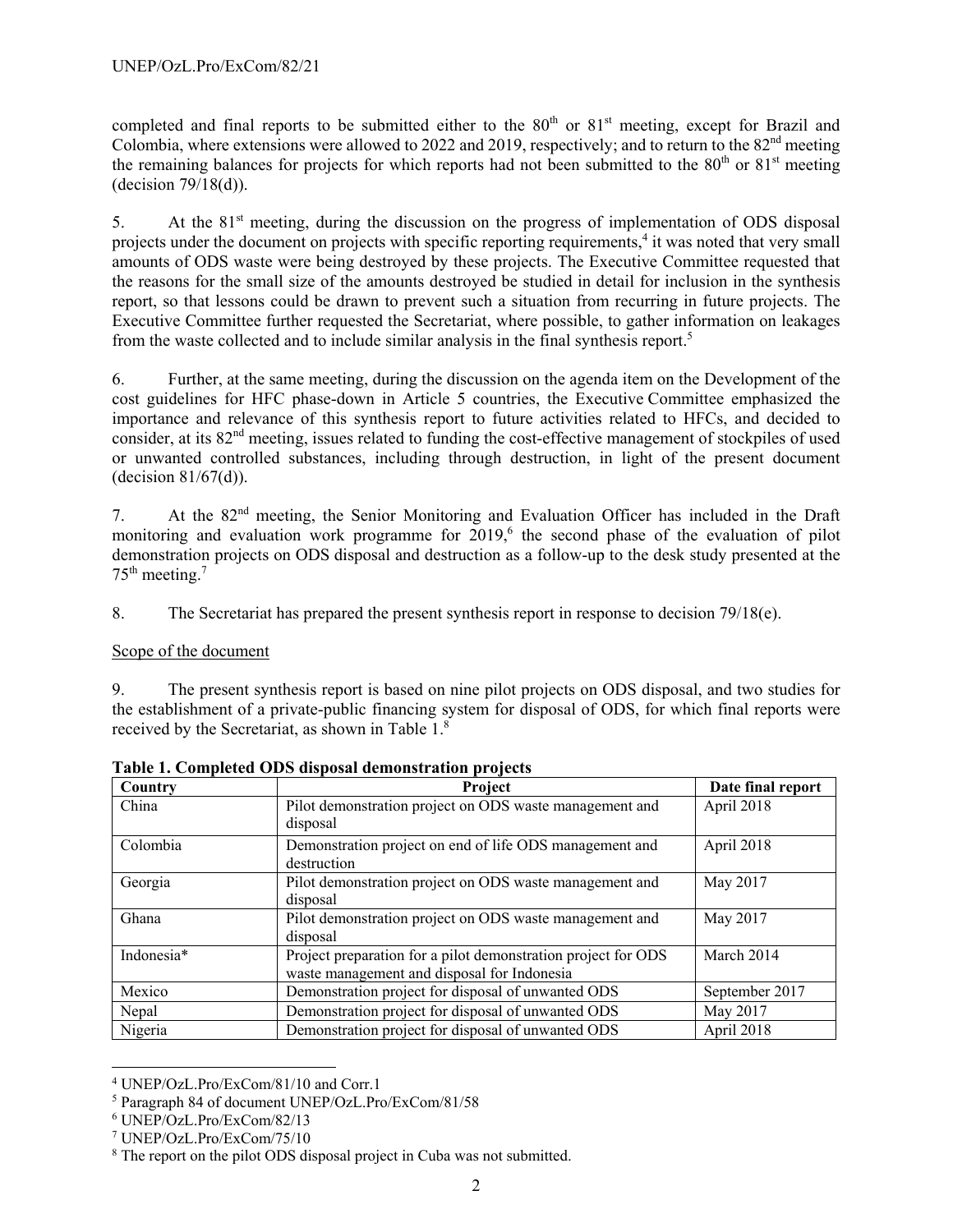| Country            | <b>Project</b>                                                                                                     | Date final report |
|--------------------|--------------------------------------------------------------------------------------------------------------------|-------------------|
| Turkey             | Demonstration project for disposal of unwanted ODS                                                                 | April 2018        |
| Philippines (the)* | Project preparation for a pilot demonstration project for ODS<br>waste management and disposal for the Philippines | February 2014     |
| Region: EUR        | Demonstration of a regional strategy for ODS waste<br>management and disposal in Europe and Central Asia           | September 2017    |

\*Report of a study only.

10. The document provides an overview and summary of the projects approved following decision 58/19. It summarizes the information presented in each report according to the different categories of activities associated with ODS disposal, the approaches used for ODS waste collection, the options used for transport, the destruction methods considered and applied in each project, related policies and regulations, synergies with other projects, and the business models for financial set up of the various approaches used. Further, it reviews and analyses the results from the final reports, and provides conclusions and a recommendation.

11. The document also contains the following two annexes:

- Annex I Criteria and guidelines for the selection of ODS disposal projects and definition of activities
- Annex II Overview of the pilot ODS disposal projects

#### **Overview and summary of the ODS disposal demonstration projects**

12. The report structure follows the elements in decision 79/18, where the Executive Committee requested for a synthesis report on the pilot ODS disposal projects collating lessons learned, and including issues related to project design, synergy with other projects, opportunities for resource mobilization, and the cost-effectiveness of the projects. The approaches for monitoring and verification of the destroyed ODS and the overall climate impact of the project are also presented.

#### Project design

13. The structure and contents of the project proposals were consistent with the draft guidelines approved by the Executive Committee. The following observations on the project design were relevant:

- (a) The total amount of ODS waste included in the proposals was calculated based on assumptions; however, during project implementation, the amounts actually collected were different. These discrepancies were related to *inter alia* an assumption that there was a functioning ODS waste collection system in the country, and that the storage system of the collected ODS would maintain the quantity and quality of the waste, which led to discrepancies between the estimated amounts to those actually destroyed;
- (b) In cases where the project design identified that the waste collection efforts were to be done in coordination with another project funded separately (e.g., equipment replacement programmes linked to promotion of energy efficiency schemes), during implementation it was shown that no formal links were established; therefore, collection efforts were done on an informal one-off basis which did not promote sustainability. In contrast, a few projects where synergies were institutionalized through agreements for joint implementation yielded very good results;
- (c) Some of the pilot projects did not include elements that ensured the quality (including type, purity, location and ownership) of the ODS waste that was to be destroyed, which would be relevant when exploring options for carbon finance;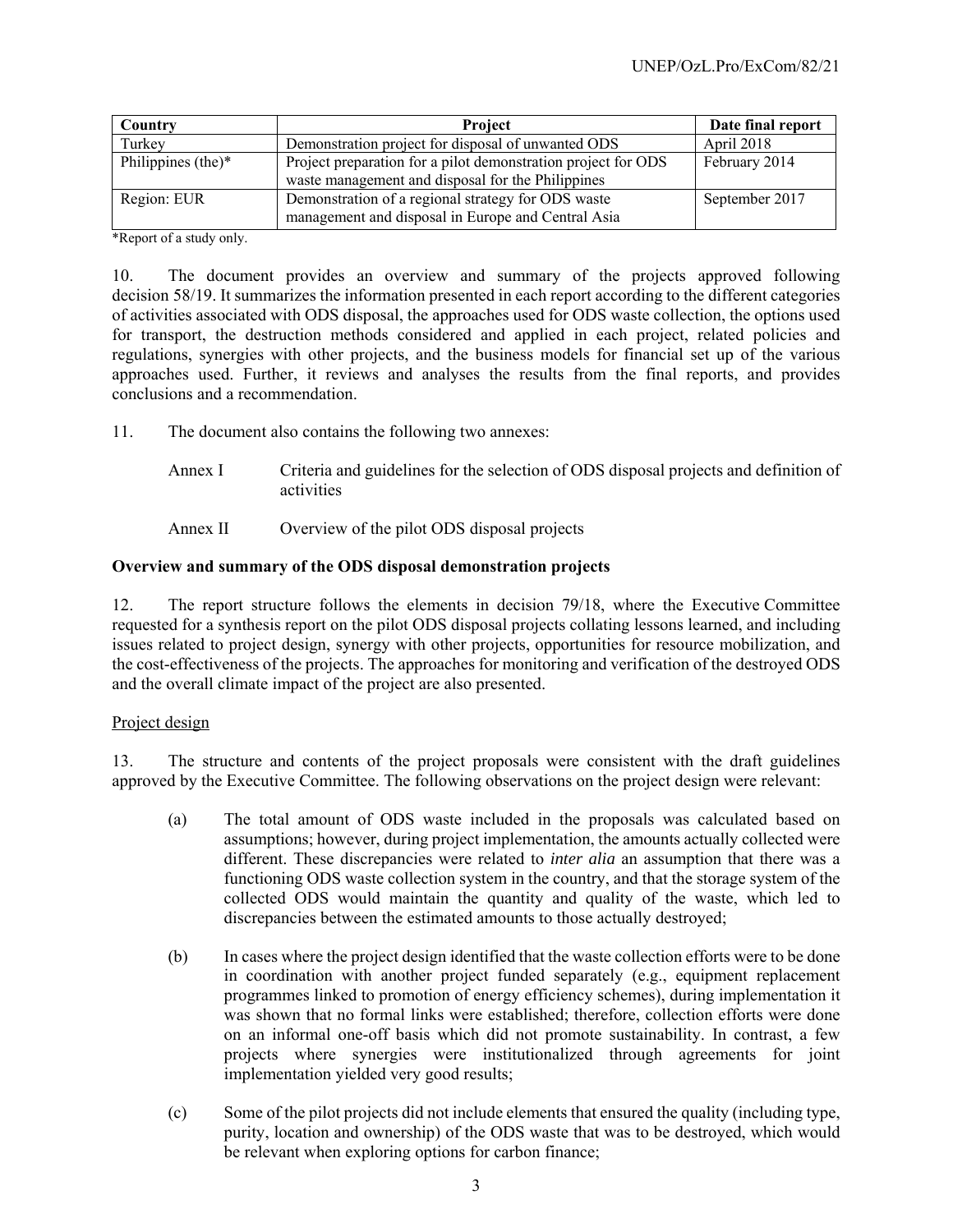l

- (d) Experience from recovery and recycling projects included in national phase-out plans, particularly as it contributed to a systematic collection of ODS waste, were not explored during project implementation;
- (e) For LVC countries where no facilities exist for the disposal of ODS waste, the project design did not account for the fact that only small amounts of ODS waste were being generated; that no regulatory mechanism existed requiring the safe disposal and destruction of ODS waste; and that it was necessary to identify co-financing options for sustainable destruction of ODS given the high capital costs required to build domestic destruction facilities; and
- (f) Projects that were designed to export ODS waste for destruction appeared to be one-off projects and did not identify the factors necessary to make the project sustainable.

# Regulations and programmes supporting ODS disposal in the pilot countries

14. The projects envisaged some changes in the national policy and regulatory infrastructure to support or encourage collection, storage, analysis, tracking, certification of destruction and reporting requirements applicable to ODS waste. In some countries, revisions had to be made to allow the re-export of ODS for destruction. In others, challenges were faced with regard to lack of supporting regulations requiring the safe disposal of ODS waste, which inhibited a broader impact of the project.

- 15. The common policy and regulatory requirements and challenges as reported are described below:
	- (a) Existing strong national regulations that mandated ODS and other waste collection efforts and standards such as the extended producer responsibility (EPR) or the waste electrical and electronic equipment (WEEE) recycling management programme facilitated the implementation of the demonstration projects (China, Colombia, Ghana and Mexico);
	- (b) Some countries had existing regulations setting out monitoring and reporting requirements for sources of emissions, thereby ensuring that releases from domestic incineration facilities met standards (Colombia);
	- (c) In Mexico, while there are currently no legal impediments for the export of waste for destruction, the establishment of authorized domestic destruction capacity could change that, especially where there is the potential for using this domestic capacity to provide these services to surrounding countries in the region (i.e. Central America and the Caribbean);
	- (d) Some countries lacked regulatory mechanisms requiring safe disposal and destruction of ODS waste at project inception, and expected that results from the pilot projects would provide an opportunity to introduce requirements for decommissioning ODS-containing refrigeration equipment, including obligations to dispose of such waste, and to put in place mandatory requirements for destroying ODS (Georgia, Nigeria); and
	- (e) Ensuring consistency of national policies on waste handling, collection, recycling, and destruction with existing regional regulations (e.g., European Union) facilitated the work required to revise existing legislation to support ODS waste disposal (Turkey, Europe and Central Asia (ECA) countries).

16. The countries that had opted to export their ODS waste for destruction are all signatories to the Basel Convention on the Control of Transboundary Movements of Hazardous Wastes and Their Disposal<sup>9</sup>

<sup>&</sup>lt;sup>9</sup> Article 6 of the Convention governs the transboundary movement of waste between parties, and requires the exporting country to notify the importing country through officially designated channels in writing of such export,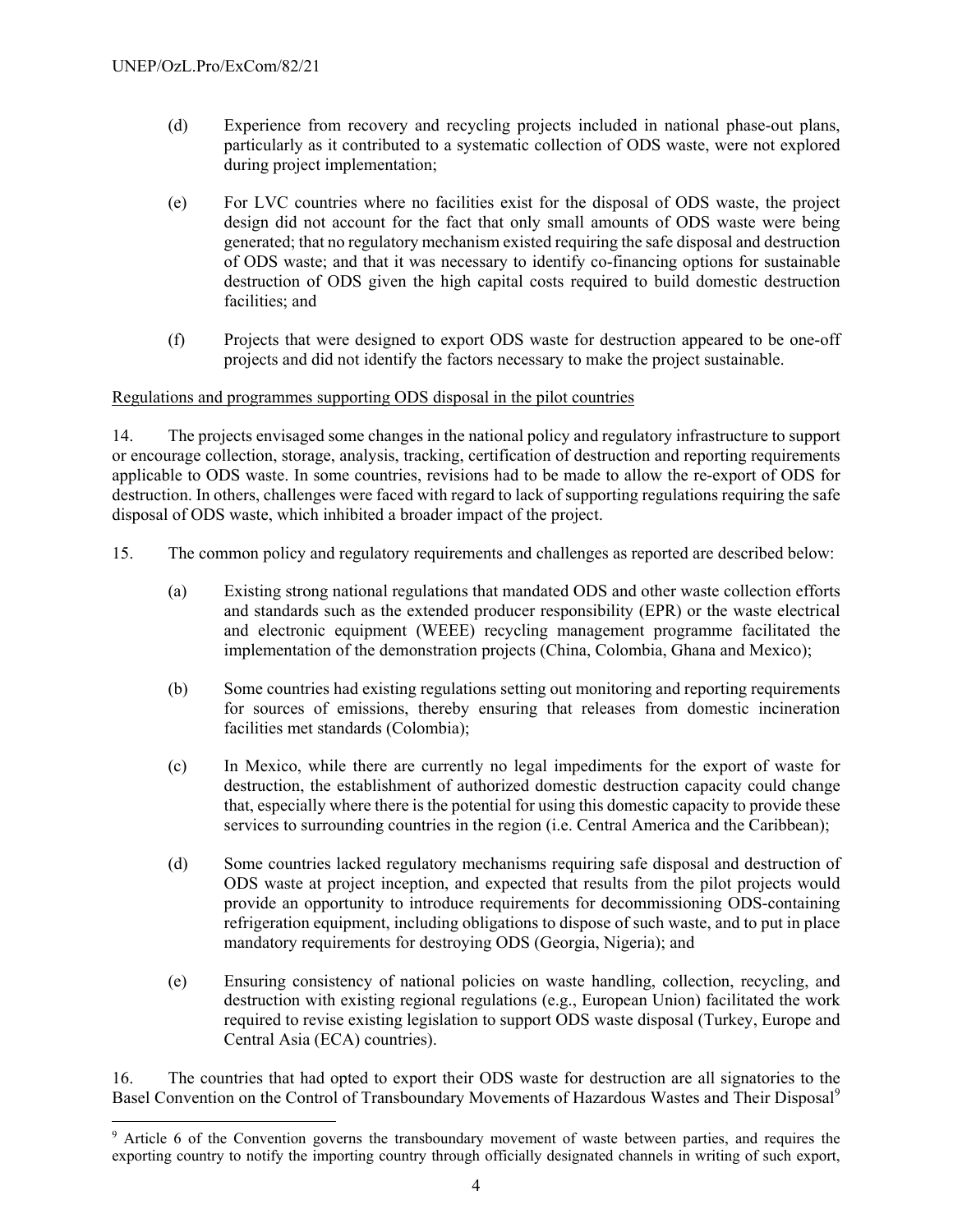(Basel Convention), therefore they could export their ODS waste to other Parties when approval was obtained from the destination country. All transboundary movements of this waste followed the requirements of this Convention. Consequently, national policies consistent with the requirements of the relevant conventions particularly as it related to transboundary movement of these wastes needed to be in place.

# Approaches used in ODS waste collection activities

17. The guidelines for ODS disposal projects defined collection as all efforts to extract ODS from an application (e.g., foam) or a product (e.g., refrigerator or other equipment), and aggregating the extracted ODS until the necessary quantity reasonable for further processing is reached. While the projects included the consideration of collection as an activity essential to the destruction process, it was agreed that the projects would focus on existing collected ODS waste stocks. Where there was already collected ODS waste but not supported by an existing institutionalised collection process, the parameters and requirements for establishing this collection system had to be defined; however, setting up this system would not be part of the funding provided for these projects.

18. The pilot projects reported that they had collected and aggregated ODS waste through several approaches, as follows:

- (a) Using existing systems for collecting and dismantling end-of-life (EOL) electrical appliances including domestic and commercial refrigeration equipment, home appliance replacement and EPR programmes (Colombia, Mexico, ECA region);
- (b) Domestic equipment replacement programmes linked to the promotion of energy efficiency schemes (Ghana);
- (c) Established recovery and recycling centres, and private collection companies (China, Georgia, Nigeria, and Turkey);
- (d) Confiscated ODS traded illegally (Nepal); and

l

(e) Manual extraction of CFC-11 in foams through national waste management service providers (China, Colombia, and Mexico).

19. Difficulties were identified in quantifying the amount and type of ODS waste, particularly its location, both during the project preparation process and implementation. Most of the ODS waste identified was CFC-11 (both as a substance and contained in foams), CFC-12, small quantities of R-500, R502, CFC-113, HCFC-HFC mixtures, CTC and halon-1301. In addition, refrigerators replaced under energy efficiency schemes did not produce as much ODS waste as expected, as the gas had already been vented from the equipment.

20. In a few of the pilot projects, there were discrepancies in the amounts and quality of ODS waste that had been identified in their proposals as already collected, and what was reported in the final reports. The reasons for this included difficulties in aggregating the waste from various sources due to lack of technical capacity and equipment, the poor condition of cylinders containing the ODS waste coupled with mishandling that might have caused venting of the gas, the need to improve the capacity and efficiency of the collection centres, and poor estimation of initial waste that was available for destruction.

clearly stating the purpose. The export can only happen after receipt of confirmation from the receiving country that such a transaction is allowed.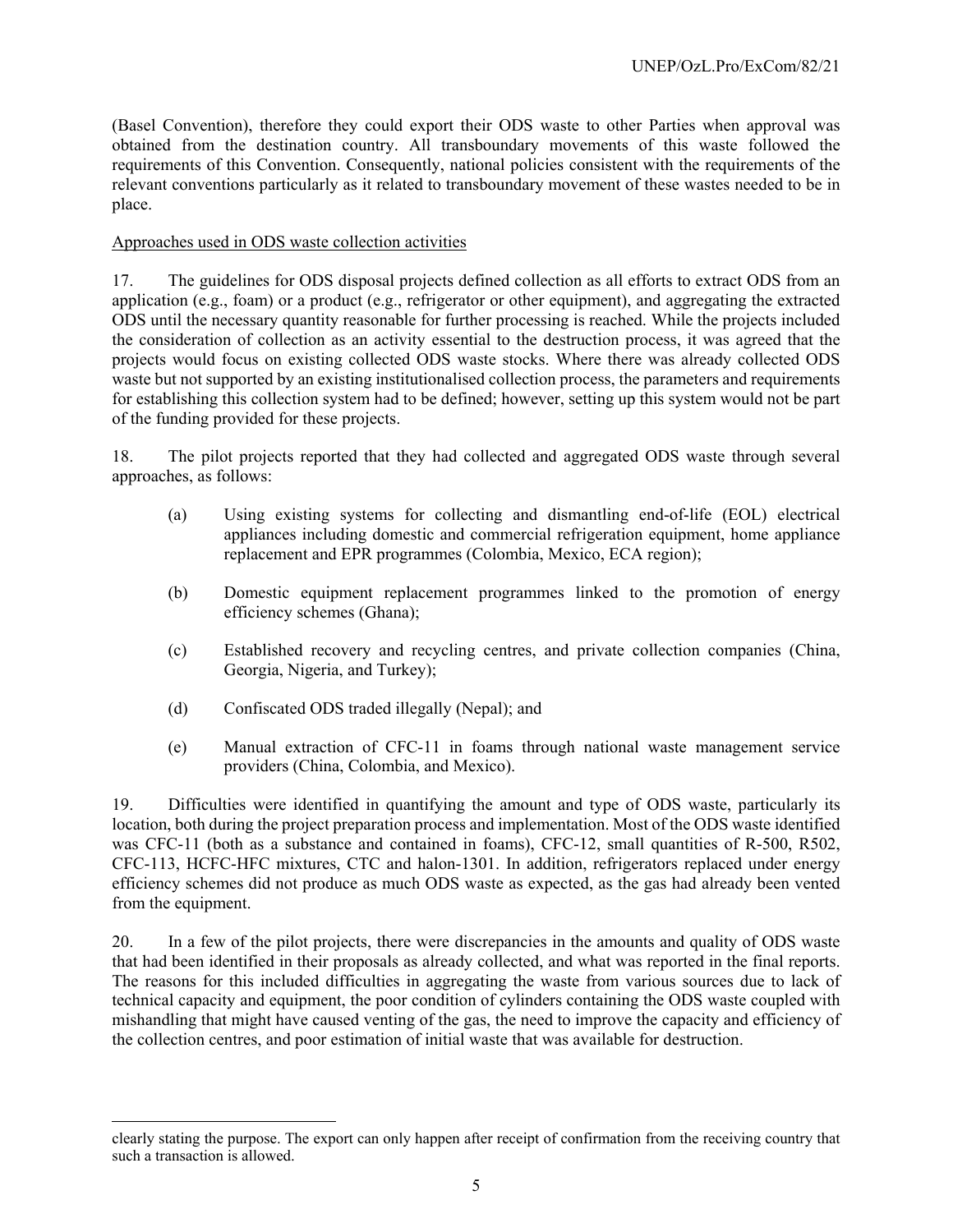21. Based on the initial experience of identifying and collecting ODS wastes, during project implementation countries adopted various solutions to *inter alia* create or enhance the collection capacity. For example:

- (a) Colombia and Mexico strengthened their existing systems for collecting waste from EOL equipment and paired these with their appliance replacement programmes;
- (b) China is adjusting its existing hazardous and industrial waste management capacity to specifically include ODS waste, especially in provinces with high urbanization and population;
- (c) Georgia showed the success of the synchronized collection of unwanted ODS waste and persistent organic pollutants (POP) waste, which are being used to develop a co-disposal system for these types of waste in the country; and
- (d) Turkey is establishing a system to link their government-authorized recovery and reclamation centres with smaller centres and design a waste aggregation approach. Participating countries in the ECA region are assessing ways to aggregate waste with neighbouring countries, among other initiatives.

# Transportation and storage of ODS waste

22. The available ODS waste was located in several recovery/collection centres across the country. The ODS waste therefore had to be transported to central facilities for aggregation, and further sent to the destruction facility, either locally or out of the country. Collection and aggregation was not funded, while transportation was.

23. The final reports provided limited information on the ways of transporting and storing ODS waste. The common activities that were implemented included the following:

- (a) Local commercial hazardous waste handlers or specialized retrofitted transport to transfer aggregated ODS waste from different recovery and recycling centres to a central storage facility;
- (b) A few countries (i.e., Colombia and Mexico) identified specific central sites situated around the larger recovery and recycling/reclaiming centres and storage facilities for CFC waste, where such facilities were part of earlier funded CFC phase-out projects, and consolidated the waste in these facilities for transport to domestic incineration sites; and
- (c) In most countries, transfer of waste within the country followed the domestic policy requirements for the movement of hazardous waste.

24. With regard to transportation of the ODS waste from the country/region of origin to the destruction facility abroad, the following actions were reported:

- (a) Contracts with developers/brokers included transportation costs to move ODS waste to the destruction facility;
- (b) Some countries procured containers (iso-tanks) to transport the collected ODS waste to the destruction facility; and
- (c) The requirements of the Basel Convention were applied during the transboundary movement of the waste, and coordinated by a waste handling sub-contractor.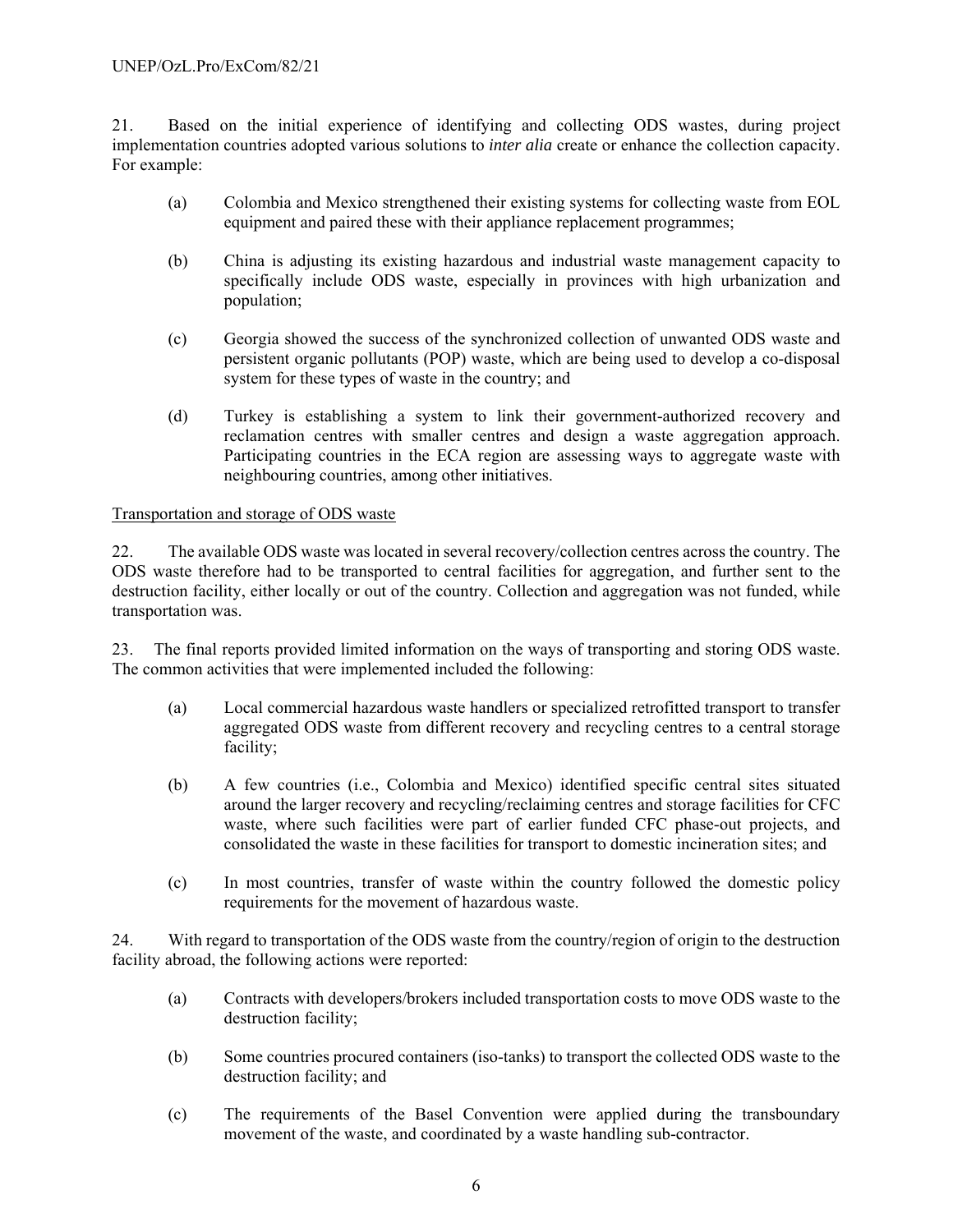# Approaches used in destruction

25. The two most common approaches to destroy ODS waste implemented through the pilot projects were domestic destruction through a cement or rotary kiln, or use of plasma arc technology (China, Colombia, Mexico and Nigeria); and exporting the ODS waste to a destruction facility that met international standards (ECA region, Georgia, Ghana, Nepal and Turkey).

# *Domestic destruction (cement kiln, rotary kiln, and plasma arc)*

26. Those countries that examined the approach of domestic destruction linked these to national regulations that mandated ODS and other waste collection efforts and standards. In some cases, these regulations or initiatives already existed, in others they needed to be linked through this project.

27. In the case of modifications that needed to be made to the cement kiln to enable destruction of ODS, particularly CFC-12 at the standards set by the TEAP,<sup>10</sup> this included the installation of a new feed port in the front end of the kiln and setting up the feeding cylinder system with appropriate metering and automated record tabulation, as well as a switching and purging capability for cylinders. For liquid CFC-11, a dedicated feed tank, pump, metering system and flow controls, as well as a connection into the existing liquid feed system and burner nozzle, was needed.

28. The demonstration project in China considered facilities located in each of the three provinces and municipalities, using plasma technology in one case and rotary kilns in the other locations, for CFC-12 destruction. CFC-11 was extracted from foam, which in most cases was disposed of as solid waste all over China, and destroyed through a rotary kiln through a solid waste facility, and a local hazardous waste facility. No modifications were required to the mainstream process, although more stringent monitoring measures were adopted for the disposal to take place in line with the project requirements. The pilot project has validated that the rotary kiln technology is efficient for the destruction of CFC-11, CFC-11-based foams and CFC-12. It also showed how the process could be replicated in other provinces in the future.

29. For Colombia, an important aspect of the selected destruction approach was the establishment of protocols to strengthen domestic destruction facilities (rotary kiln incineration) to meet international standards, through test-burn programmes, and the integration of these facilities into broader hazardous waste and energy-efficiency initiatives. The demonstration test-burn work showed that the domestic capability is qualified in principle for the destruction of ODS, specifically CFC-11 and HCFC-141b-based foam, and CFC-11 and CFC-12 chemicals up to established limits of chlorine feed content.

30. In Mexico, the initial approach considered was to export the ODS waste to be destroyed at a registered incineration facility in the United States of America, since there was no domestic capacity in the country at the time the project was submitted. During project implementation, two local incineration companies, one using plasma arc technology, and another a cement kiln, were granted authorization to destroy ODS waste using two different technologies. As a result, the collected waste was destroyed in these facilities.

# *Export for destruction*

-

31. Four projects and one regional project chose to export their ODS waste for destruction. In most cases, the selection of the destruction facility was through a bidding process limited to facilities in the United States of America and Europe. For Georgia, the selection criteria required the facility was able to destroy ODS and POP wastes.

<sup>&</sup>lt;sup>10</sup> 99.99 per cent destruction removal efficiency (DRE).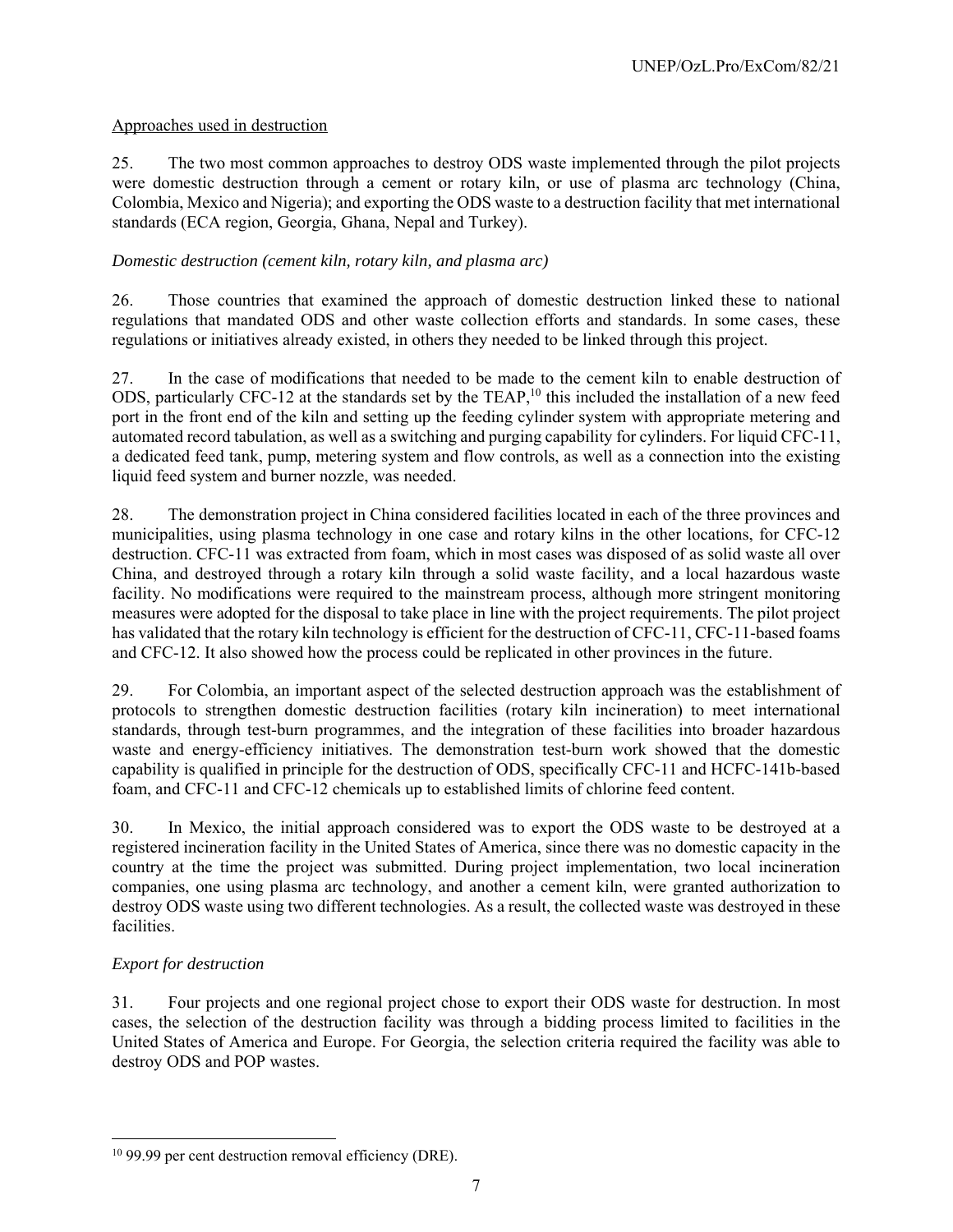32. The common activities undertaken by each country included identifying a local institution or organization to manage the project; developing terms of reference for disposal operations including verification of the destruction removal efficiency (DRE) of the facility and the amounts of waste destroyed; and sending requests for tenders to selected facilities (the European Union has a list of registered facilities for ODS destruction). After identification of the facility, the ODS waste was transported for destruction.

33. The following summarizes the approaches implemented for the countries that exported ODS waste for destruction:

- (a) Ghana exported its ODS waste to a destruction facility in Poland that used high-temperature incineration (HTI); the waste included CFC and methyl bromide. Some quantity of CFC-12 (i.e., 1 mt) is planned to be sent to a facility in the United States of America which offers potential sustainability for future disposal needs, which may include HFCs as these could be linked to carbon finance in future;
- (b) Georgia selected an incineration facility in France for the co-disposal of collected ODS and POP wastes (around 500 kg of waste generated annually). The facility used the  $D10^{11}$  type of HTI approved by the Basel Convention, and referenced in the Stockholm Convention on Persistent Organic Pollutants for highly chlorinated hazardous waste;
- (c) The project in Nepal was a one-time to dispose of confiscated 10 mt of CFC-12. (107,000 CO2-equivalent tonnes). The ODS was exported and destroyed at a United States of America facility through a broker;
- (d) Turkey selected a HTI destruction facility in Poland to destroy their ODS waste, where this was combined with the waste from Montenegro (part of the ECA regional project); and
- (e) The ODS wastes of the three countries of the ECA regional project, namely Bosnia Herzegovina, Croatia, and Montenegro, was aggregated nationally; two shipments were made to separate rotary kiln facilities, the first one in Germany and the second one in Poland.

# Monitoring and verification of destroyed ODS

l

34. Different approaches were reported on the monitoring and verification of the destruction process, to ensure that only recovered and waste ODS was destroyed. For countries that exported their waste for destruction, verification of the amounts destroyed was provided by the destruction facilities, which gave a signed and stamped certificate of proof of destruction, according to their procedures. Any hazardous waste disposal operation covered by the Basel Convention (including ODS) is supported by special disposal certification issued by the selected disposal facilities to the waste management company assisting with the waste transfer process, and then back to the originator of the waste. For those countries that outsourced the waste disposal process to qualified hazardous waste management firms, oversight of the operations was provided by the contracted institution.

 $11$  Covers the incineration of waste where the main purpose of the incineration is the thermal treatment of waste in order to reduce the volume and the hazardousness of the waste, and to obtain an inert product that can be disposed of. The most common examples are municipal solid waste incineration plants, hazardous waste incineration plants, sewage sludge incineration plants, incineration plants for clinical waste or animal carcasses. D10 also covers the incineration of waste in co-incineration plants where the waste undergoes thermal treatment rather than being used as a fuel (http://ec.europa.eu/eurostat/web/waste/methodology).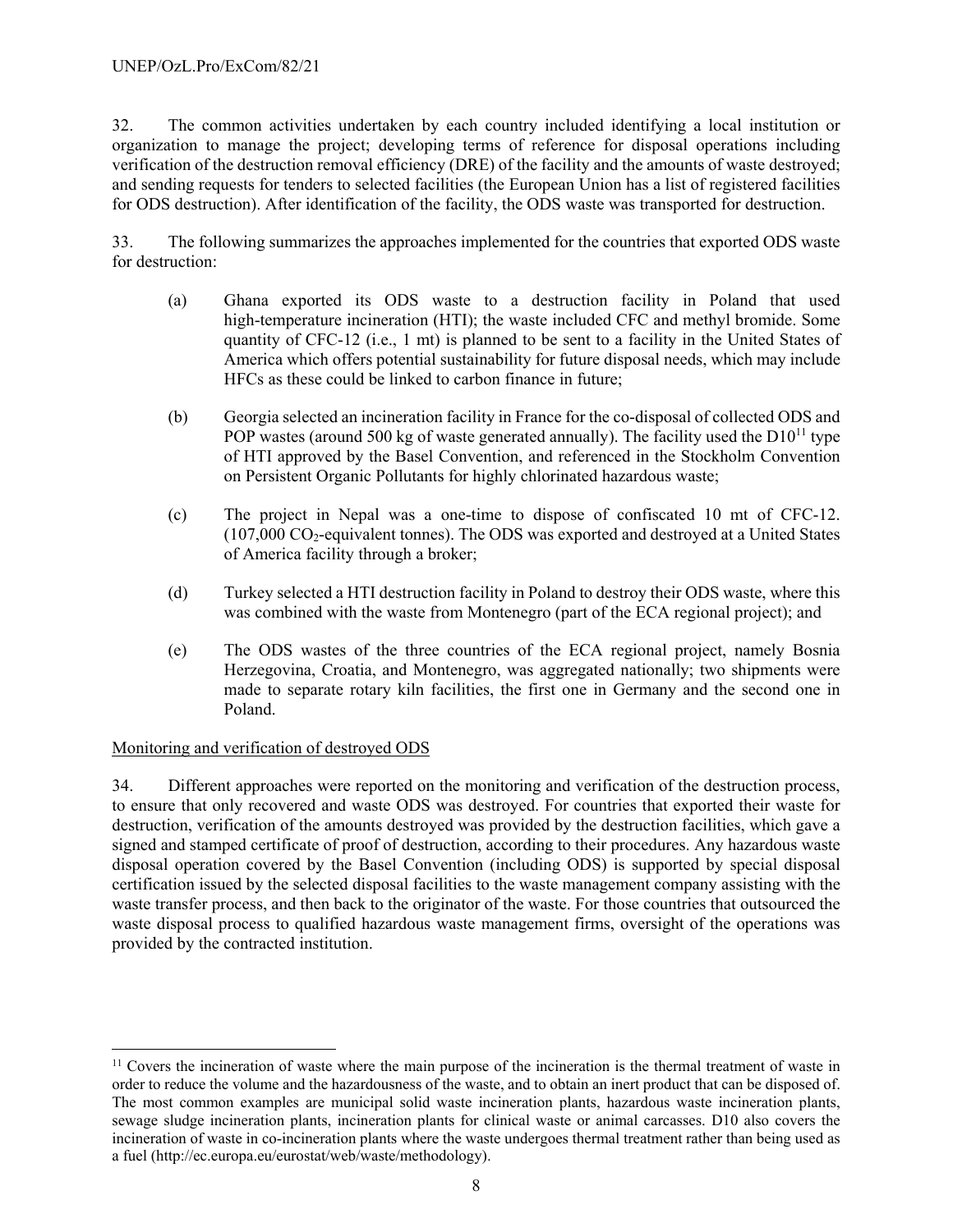35. In addition to verifying the amounts of ODS waste destroyed, reported monitoring activities also included emissions of the destruction facilities to ensure they met national standards. Some of the reported approaches for monitoring and verification where waste was destroyed domestically included:

- (a) The establishment of an electronic in-country database and monitoring of waste source, collection and aggregation (China);
- (b) Establishing incineration test protocols and validation (China, Colombia, Mexico);
- (c) Emissions and sample analyses from the incineration facilities to ensure they met standards (Colombia and Mexico); and
- (d) Monitoring and verification system built into the ODS information and tracking system to verify the amounts of unwanted ODS recovered and destroyed at all stages, including information on safety and environmental provisions (Mexico)

36. It was also reported that verification by independent auditors was carried out to ensure that the destruction rate met the TEAP DRE, and that the overall destruction operations were consistent with what had been set out in the original proposals.

# Business model and co-financing opportunities for sustainable management of ODS wastes

37. Most of the reports provided information on the planned management and financial set-up for ODS disposal, and how these could be managed in the future. Some parameters that were key to the sustainable management of ODS waste and its eventual destruction were also identified. These include the following:

- (a) Developing a financing scheme through the refrigerant association and exploring options such as a fee for importers/users of refrigerants, tax incentives to encourage better maintenance practices, and cover the costs of disposal of unwanted refrigerants (ECA region (which includes Bosnia Herzegovina, Croatia,12 and Montenegro), Georgia, Turkey);
- (b) Strengthening and enhancing the participation of local stakeholders to encourage the collection of ODS-containing equipment and the destruction of ODS waste (Mexico);
- (c) Establishing special subsidies to boost the collection and turning in of refrigeration equipment and facilitate proper destruction (China); and
- (d) Encouraging the participation of the private sector (i.e., cement kiln owners or waste aggregators) in determining the overall collection and destruction process, noting that some investment may be required and that issues of long-term sustainability have to be addressed.

38. In Colombia, a sustainable EPR scheme following an industry-administered model is now established and operational in five major cities. It is supported by legislative and regulatory measures now in place, and by financial incentives related to tax (VAT) reductions and energy efficiency incentives applicable to equipment replacement. Substantial bilateral funding is in place through a National Appropriate Mitigation Action (NAMA) Support Project that will support accelerated introduction of climate-friendly refrigeration equipment along with technical assistance for their design and production as well as expanded processing of EOL domestic refrigerators. After the incineration facilities were tested and met the required protocols, the national EPR system for refrigeration and air-conditioning equipment, was developed within the regulatory and policy framework of the national initiative on integrated waste

 $\overline{a}$ 

 $12$  At the time of the approval of the pilot demonstration project, Croatia was classified as an Article 5 country.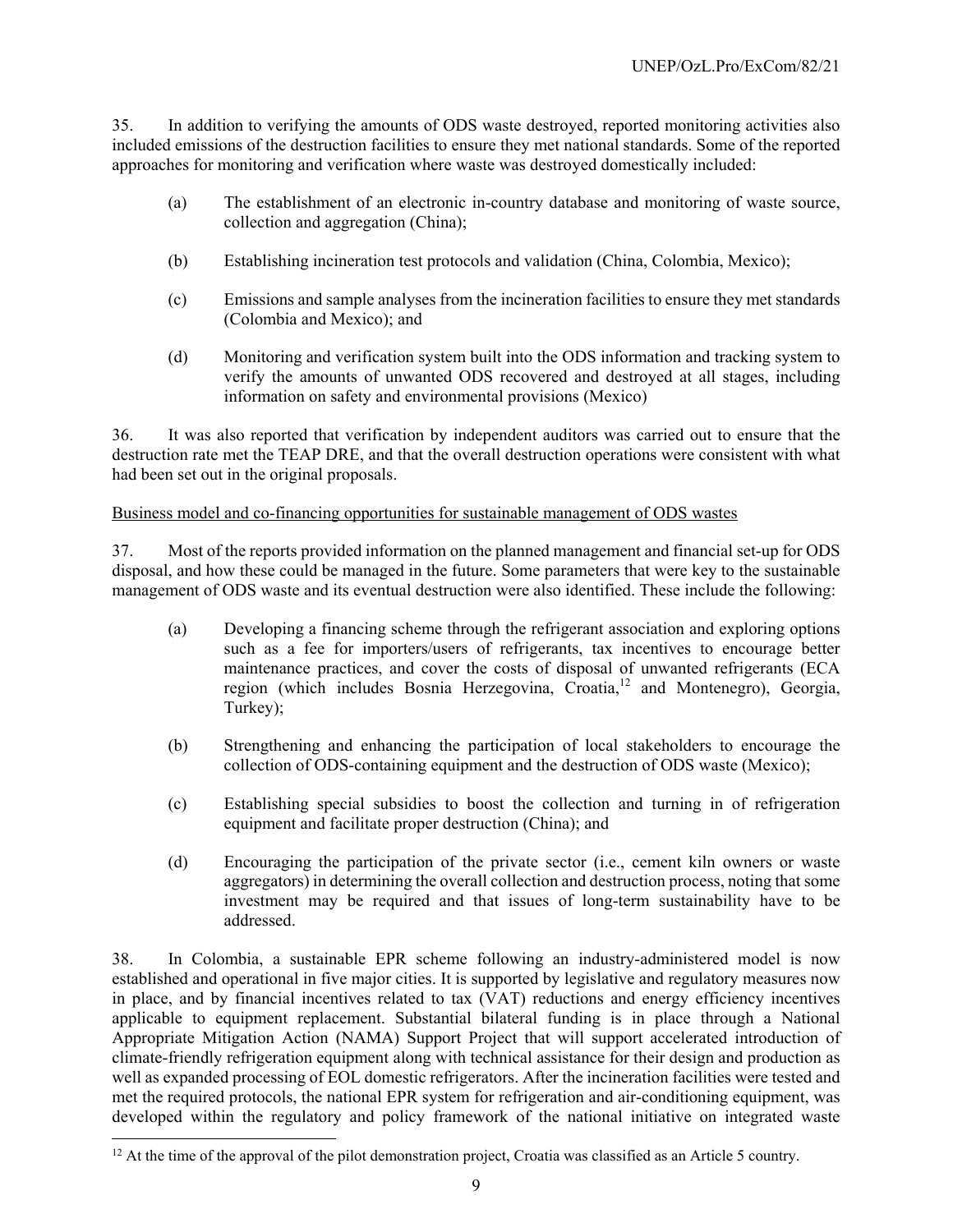electrical and electronic equipment (WEEE) management. This set up an institutionalised waste collection system, in addition to existing recovery and recycling efforts done through national phase-out plans. With an assured ODS waste stream through these means, the long-term sustainable business model for the EPR system includes a cost structure that would be sustained by EPR funding for the capture of ODS waste and the processing of EOL equipment, including destruction of EOL ODS waste.

# *Carbon markets*

39. Voluntary carbon markets were initially thought to be an option to increase sustainability of the destruction process in Article 5 countries. The carbon credits that were expected to be generated from the destruction of ODS would provide the financing required to establish incentives that would encourage management of ODS waste and its eventual destruction.

40. The experience of Nepal was the only example of successful implementation of potential funds coming from carbon market, where 22,000 of the 89,000 credits, have been sold by the company on the voluntary carbon market through the Climate Action Reserve (CAR), noting that this was a one-time project that dealt with excess ODS from illegal imports.

41. However, the downturn in the carbon markets, including the uncertainty in generating carbon credits from ODS destruction, has made this option a lower priority. In addition, the complex operating mechanisms of carbon markets meant that in order to access funds from these markets, the projects had to be designed and operationalized to suit the procedures for measuring and recording carbon credits generated in those markets.

42. Those Article 5 countries that had not included this in the design of their pilot project had to reconsider their approach.

- (a) For Ghana, the pilot project was to be closely linked to the GEF energy efficiency (EE) programme that had envisaged the recovery of ODS waste from around 100,000 refrigerators annually for 10 years, thereby assuring an ODS waste stream of around 2.4 mt per year, which would have made the facility sustainable. The GEF project provided co-financing for the collection system, where the cost of ODS waste collection was covered through an appliance replacement programme. However, it was found that there was not sufficient ODS waste collected from this old equipment to gather enough carbon credits (if these were viable) to sustain this approach. The pilot project had generated some interest from the private sector to get involved in these operations and continue exploring the carbon finance option, which the Government will pursue after the lessons learned from this project; in turn the experience with the GEF could potentially encourage and stimulate further collaboration with other financial institutions that may be sources of co-financing for one aspect of the disposal process; and
- (b) For Mexico, the institutionalised system of collecting ODS waste through its recovery and recycling centres, home appliance replacement programme, potential confiscated illegal trade, and waste from other users, has assured it of a steady ODS waste stream. While Mexico had initially thought of sending a batch of ODS waste for destruction to a facility in the United States of America, this did not materialise because of the high costs associated with handling, transport, and disposal. This encouraged the authorization/licensing of domestic incineration facilities. Because of this, Mexico sees that the operation of these privately run facilities will continue, and one facility (cement kiln) may even be used to destroy waste from other countries in the region. There are also 34 cement kilns in Mexico, and while only one facility is licensed to co-process unwanted ODS, a detailed assessment of the other kilns might also eventually result in their ability to destroy ODS waste.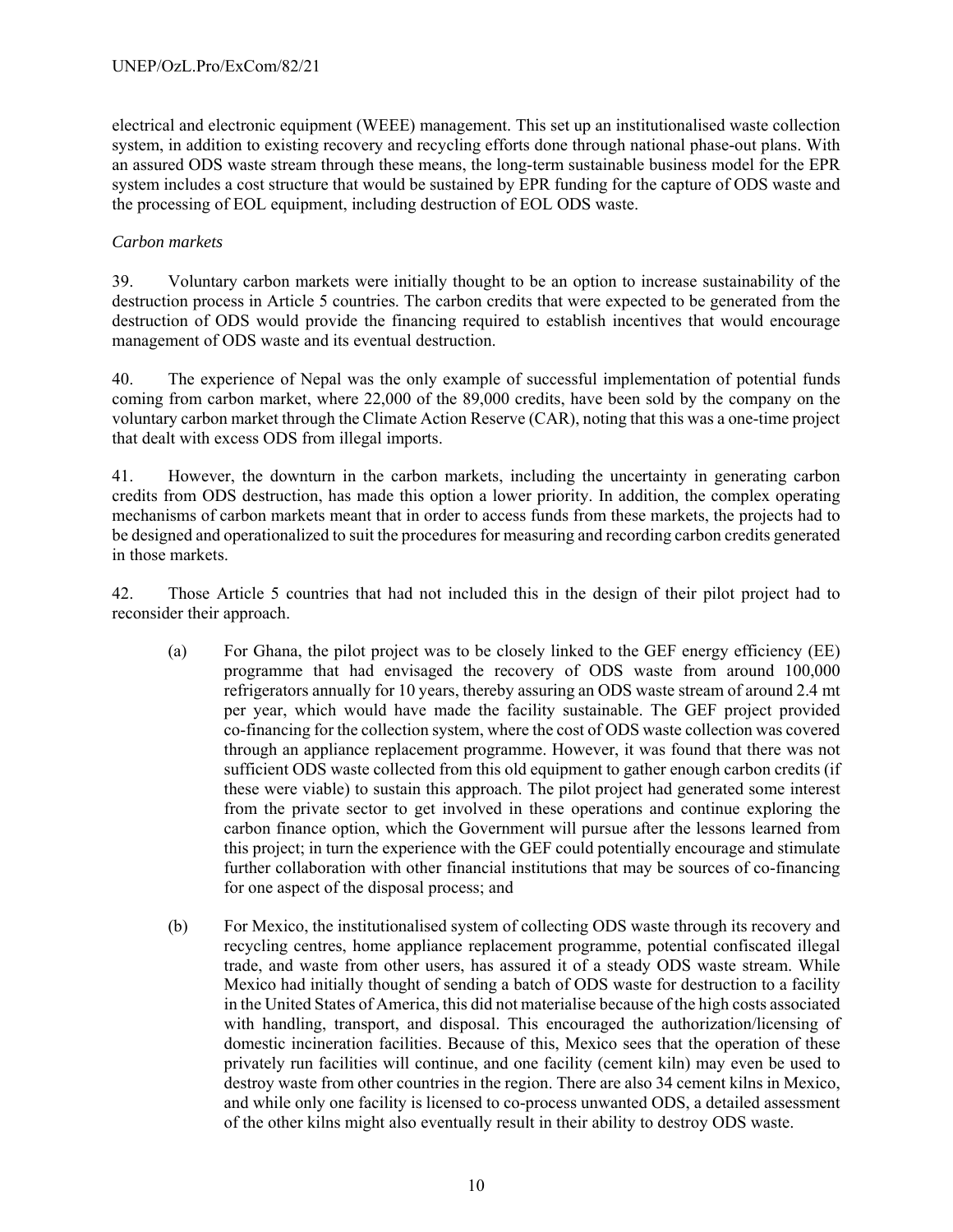# Cost considerations

43. The guidelines for the preparation of ODS disposal projects limited the funding to be provided to US \$13.2/kg of ODS to be destroyed, for non-LVC countries. Out of the nine pilot projects, the average cost-effectiveness (CE) for the five non-LVC countries was US \$10.27/kg, and US \$24.22 for two LVC countries (Georgia and Ghana), as approved. The projects for Nepal and the ECA region were approved as technical assistance, and therefore not covered by the funding limit in decision 58/19.

44. The cost effectiveness after project implementation was calculated at an average of US \$145.08/kg for the five non-LVC countries, calculated on the total funds approved and not on reported disbursement; in the case of Colombia, the reported amount destroyed is based only on the test burns completed. The country expects to continue destruction of the remaining amount of ODS waste committed based on the business model developed in the country. The average CE of the two LVC countries after project implementation was calculated at US \$32.09/kg, 32 per cent higher than the original approval.

45. The average CE value after project completion for non-LVC countries is very high because except for one country, all other countries destroyed a much smaller amount than what had been estimated in the original proposals. Table 2 presents a comparison of the CE during approval and after project completion for the projects that submitted final reports.

|                      |                                | During project approval               |                           | After project implementation        |                           |
|----------------------|--------------------------------|---------------------------------------|---------------------------|-------------------------------------|---------------------------|
| Country              | <b>Funds approved</b><br>(USS) | <b>Amount to be</b><br>destroyed (mt) | $CE$ (US $\frac{s}{kg}$ ) | <b>Actual ODS</b><br>destroyed (mt) | $CE$ (US $\frac{s}{kg}$ ) |
| LVC countries        |                                |                                       |                           |                                     |                           |
| Georgia              | 55,264                         | 2.13                                  | 25.94                     | 1.467                               | 37.67                     |
| Ghana                | 198,000                        | 8.8                                   | 22.5                      | 7.47                                | 26.50                     |
| Sub-total            | 253,264                        | 10.93                                 | 24.22*                    | 8.937                               | 32.09*                    |
| Non-LVC countries    |                                |                                       |                           |                                     |                           |
| China                | 2,127,885                      | 192.00                                | 11.08                     | 194.793                             | 10.92                     |
| Colombia             | 1,195,000                      | 114.00                                | 10.48                     | $34**$                              | 35.15**                   |
| Mexico               | 1,427,915                      | 166.70                                | 8.57                      | 113.2                               | 12.61                     |
| Nigeria              | 911,724                        | 84.00                                 | 10.85                     | 1.66                                | 549.23                    |
| Turkey               | 1,076,250                      | 103.72                                | 10.37                     | 9.162                               | 117.47                    |
| Sub-total            | 6,738,774                      | 660.42                                | $10.27*$                  | 352.815                             | 145.08*                   |
| Technical assistance |                                |                                       |                           |                                     |                           |
| $Nepal***$           | 157,200                        | 12.00                                 | $\overline{\phantom{a}}$  | 10                                  | $\overline{\phantom{a}}$  |
| Region: ECA***       | 349,480                        | 29.07                                 | 12.02                     | 41.37                               | 8.45                      |
| Sub-total            | 506,680                        | 41.07                                 | -                         | 51.37                               | -                         |

**Table 2. Comparison of cost effectiveness for the completed projects with final reports** 

\*Average CE

\*\*Amount destroyed after test burns only

\*\*\*Technical assistance

46. The Secretariat also compiled information on the cost of destruction reported by each country, summarized in Table 3. The information shows that the cost of destruction in facilities located in Europe was cheaper than some costs reported for domestic destruction in other countries, noting that the selection of facilities for destruction outside a country was made based on a bidding process. Also, the cost for domestic destruction varied greatly depending on the country, and it was not clearly explained why the cost of using the same technology in Article 5 countries would be substantially more expensive.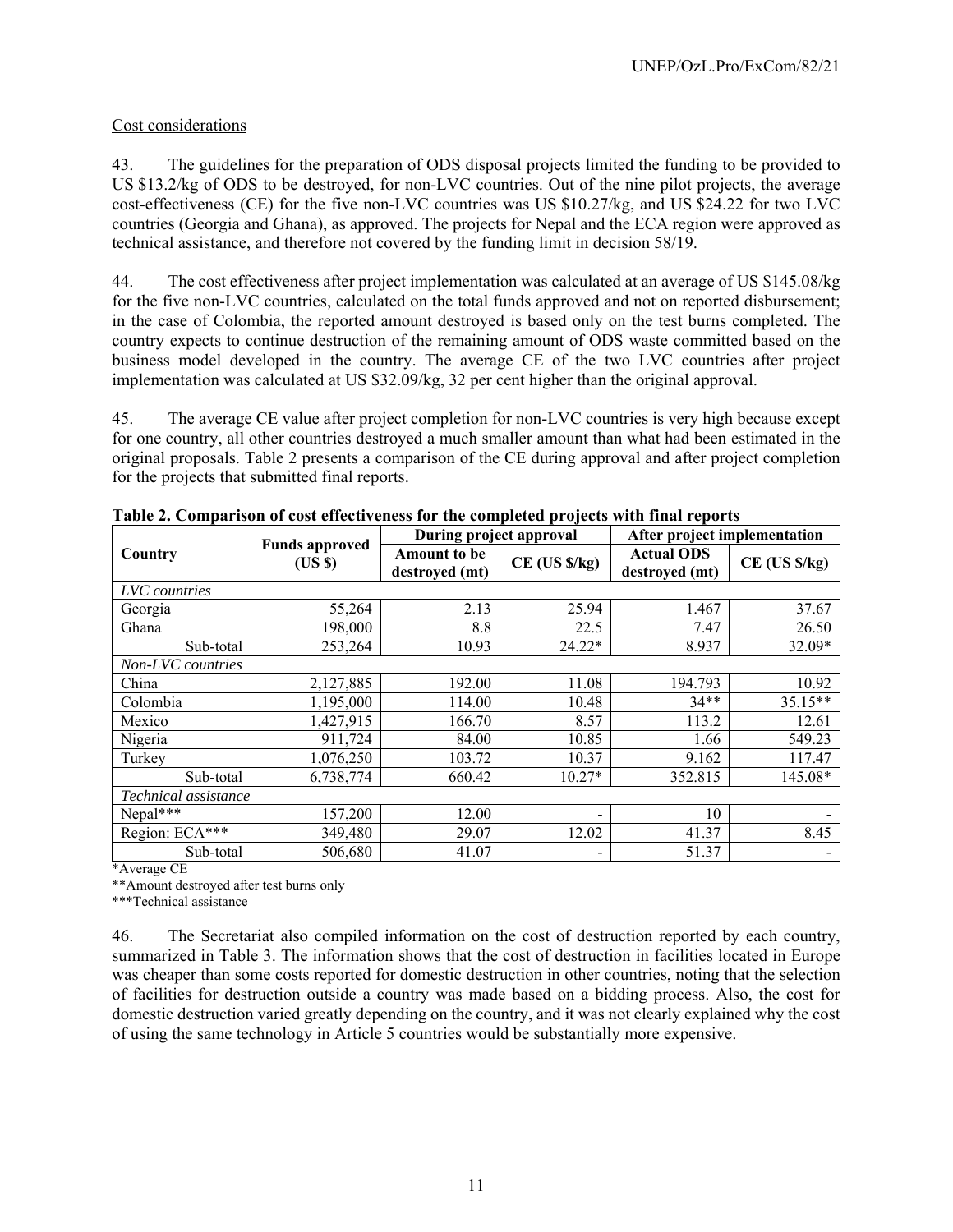| Country     | <b>Destruction method</b>                      | Cost of destruction (US \$)           |
|-------------|------------------------------------------------|---------------------------------------|
| China       | Domestic - rotary kiln incineration            | $8.00 - 12.50$                        |
| Colombia    | Domestic - high temperature incineration (HTI) | $5.20$ (for foam) <sup>a</sup>        |
|             |                                                | 5.98 (for liquid CFC-11) <sup>a</sup> |
|             |                                                | $6.20$ (for gas CFC-12) <sup>a</sup>  |
| Georgia     | Exported to France – HTI                       | 5.99 <sup>b</sup>                     |
| Ghana       | Exported to Poland – HTI                       | No cost for destruction provided      |
| Mexico*     | Domestic – argon plasma arc                    | 7.50                                  |
|             | Domestic – cement kiln incineration            | 6.00                                  |
| Nigeria     | Domestic - rotary kiln incineration            | $29.82^{\circ}$                       |
| Region: ECA | Exported to Germany and Poland - rotary kiln   | 1.87 to 2.45 <sup>d</sup>             |
|             | incineration                                   |                                       |
| Turkey      | Exported to Poland - rotary kiln incineration  | 1.87 to $2.45^d$                      |

**Table 3. Cost of destruction reported for the pilot projects** 

<sup>a</sup> Indicative commercial pricing from TECNIAMSA based on test burn results, based on solid foam.

\*Mexico identified the cost of US \$1.4/kg for transport and consolidation of ODS waste within Mexico. b Based on 1.5 mt ODS destroyed, includes transportation abroad and actual destruction including inland and maritime transportation.

c Based on 1.66 mt ODS destroyed, includes transportation costs.

<sup>d</sup> Destruction cost in Euros is  $1.64$ -2.15/kg.

#### Synergy with projects funded by other institutions

47. Three of the nine projects (Colombia, Georgia and Ghana) proposed to implement the demonstration projects in close coordination with other similar projects funded from sources outside the Multilateral Fund, as described below.

48. In the case of Colombia, the objective was to implement the pilot project to enhance synergies with initiatives related to the country's obligations under the Stockholm Convention for the destruction of POP stockpiles. The idea was to identify facilities that would allow for co-disposal of these types of waste. During project implementation, it was realised that two different destruction approaches were being explored for these two waste streams, the use of a domestic cement kiln for PCB oil and contaminated soil for the GEF-funded POP project, and a rotary kiln incinerator for the ODS waste. The change in the approach for the POP destruction was driven by the country's interest in collecting the waste fuel from the cement kilns, as part of its overall integrated waste management strategy. The Government therefore decided to pursue destruction of ODS with high temperature incineration instead of cement kilns. The partnership with the national EPR programme was strengthened to ensure sustainability of future destruction.

49. In the case of Georgia, consolidated terms of reference was developed for waste co-disposal within the framework of the GEF/UNDP POP pesticides disposal project in parallel with the ODS waste project. One tender for the co-disposal of these wastes was launched; a sub-contractor was selected who was responsible for packing the POP waste and transporting it along with the ODS waste to the selected hazardous waste destruction facilities in the European Union. The requirements for export were synchronized between these two projects, resulting in cost and time savings, along with capacity building of the institutions responsible for both substances. In addition, staff responsible for the operation of the gas chromatograph at the Georgian Refrigerant Recovery and Recycling Centre were trained to build capacity for testing ODS waste that may be collected by the centre in future.

50. In the case of Ghana, the project was closely integrated with the GEF-funded UNDP energy efficiency project, which became the source of ODS waste to be destroyed, extracted from old refrigerators collected through a rebate system put in place by the GEF project. The Government had set up a fully equipped national ODS collection centre operated by two separate private contractors who were responsible for the collection and dismantling of the old refrigerators, and the recovery and collection of the refrigerant.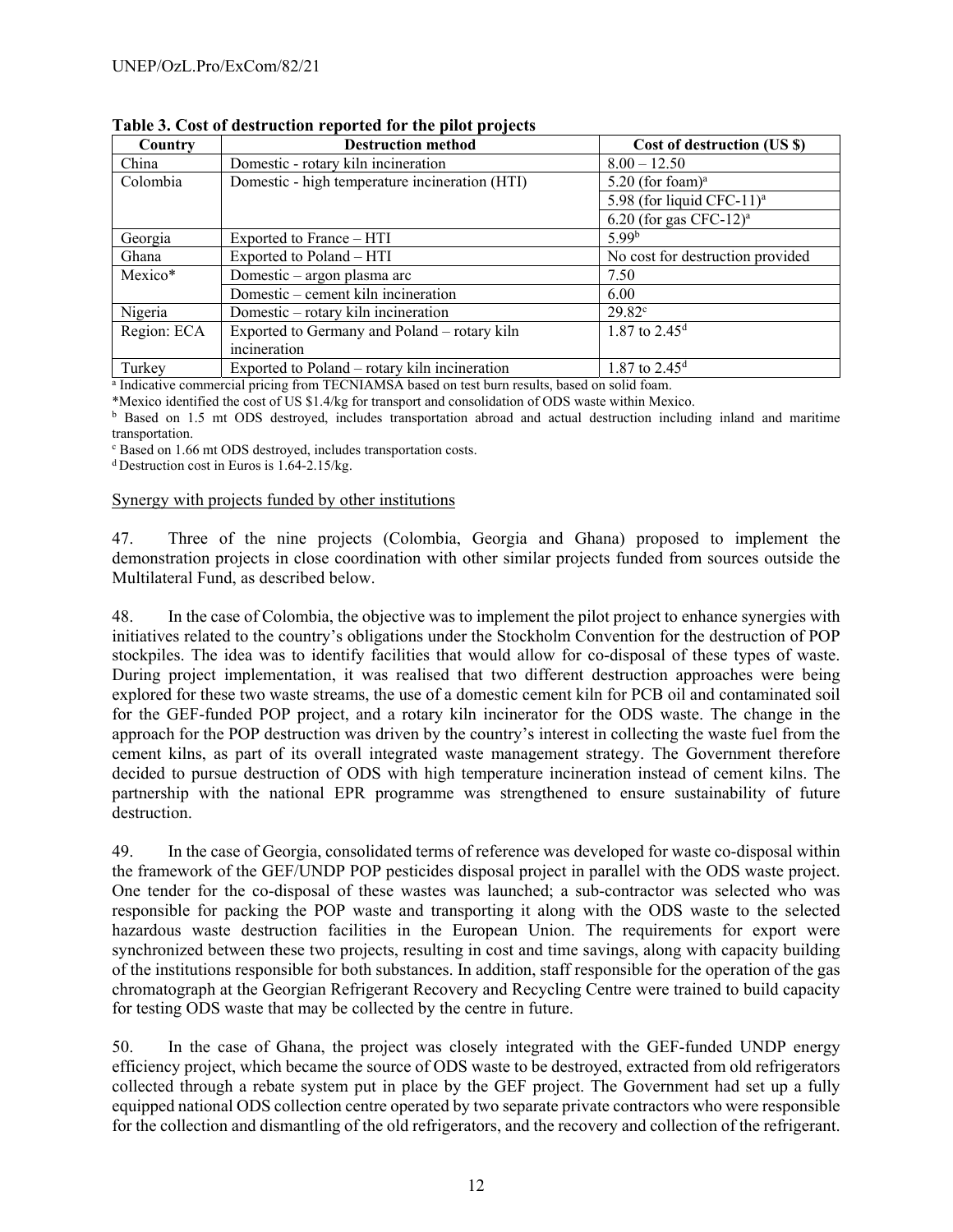In order to achieve better economies of scale, the Government linked up with another GEF-funded project on PCB and POP disposal, allowing for a more cost-effective shipment of ODS waste.

- 51. The experience of the above-mentioned three projects have demonstrated the following:
	- (a) There may be potential problems in the long term related to the combination of POP and ODS destruction in the same facility; technical information shows that the change from POP to ODS for the same rotary kiln makes the equipment less efficient, and also results in higher emissions (i.e., fluorine and chlorine);
	- (b) Where countries exported ODS waste for destruction, these were done in line with the requirements of the Basel Convention, which would suggest that, for countries without their own destruction facilities, exporting waste for destruction is an option;
	- (c) Cooperation with other projects should be formally established to ensure a sustainable waste stream that will contribute to a successful destruction project.

# *Options for the establishment of private-public financing systems for the disposal of ODS*

52. The project preparation funding for Indonesia and the Philippines resulted in desk studies that examined options for the establishment of private-public financing systems for the disposal of ODS, and provided a framework for the design of ODS disposal approaches, using carbon markets. The reports for both countries<sup>13</sup> suggested that a successful business model for the environmentally sound management of ODS waste requires a long-term approach that begins with the identification and understanding of ODS stockpiles that currently exist or may be collected in the future, in each country.

53. In Indonesia, although there were no stocks of ODS waste available, the Government was advised to put in place a plan for future management of unwanted ODS and other chemicals which may include HCFCs and HFCs, to prevent venting them into the atmosphere. Once an institutionalised collection system is defined, either through existing service shops or from EOL equipment, a central facility for waste aggregation and storage needs to be identified and consultations have to be held with stakeholders, followed by identification of sources of funding, identification of the developer, and implementation of the destruction process. An ODS destruction facility already exists in Indonesia through a cement kiln in Holcim Narogong facility.

54. For the Philippines, as an inventory of stockpiled ODS is available, the country can start exploring options for approaches to destroy the unwanted ODS, as well as financing options which could be available through the Verified Carbon Standard<sup>14</sup> (VCS) and Climate Action Reserve<sup>15</sup> (The Reserve).

55. While not considered as a major objective in the original proposals, some countries also reported potential synergies, particularly with POP destruction. In China, for example, two cement kilns and a hazardous waste treatment plant are involved in ongoing POP destruction.

 $\overline{a}$ 

<sup>&</sup>lt;sup>13</sup> Both countries were provided with an Excel-based inventory tool that was designed to collect information on ODS stockpiles, and was used to collect data on the existing unwanted ODS inventory in the countries. 14 Verified Carbon Standard (VCS) now called VERRA is a voluntary programme for generating offset credits known

as verified carbon units (VCUs); VCS has methodologies for eligible ODS destruction projects (https://verra.org/?s=ODS+destruction)

 $<sup>15</sup>$  Climate Action Reserve is a non-profit organization that establishes standards for carbon offset principles, oversees</sup> independent third-party verification, issues carbon credits generated from these projects, and tracks transactions of credits over time. The Reserve has two offset protocols for ODS. (www.climateactyionreserve.org/how/protocols/ozone-depleting-substances/faqs/)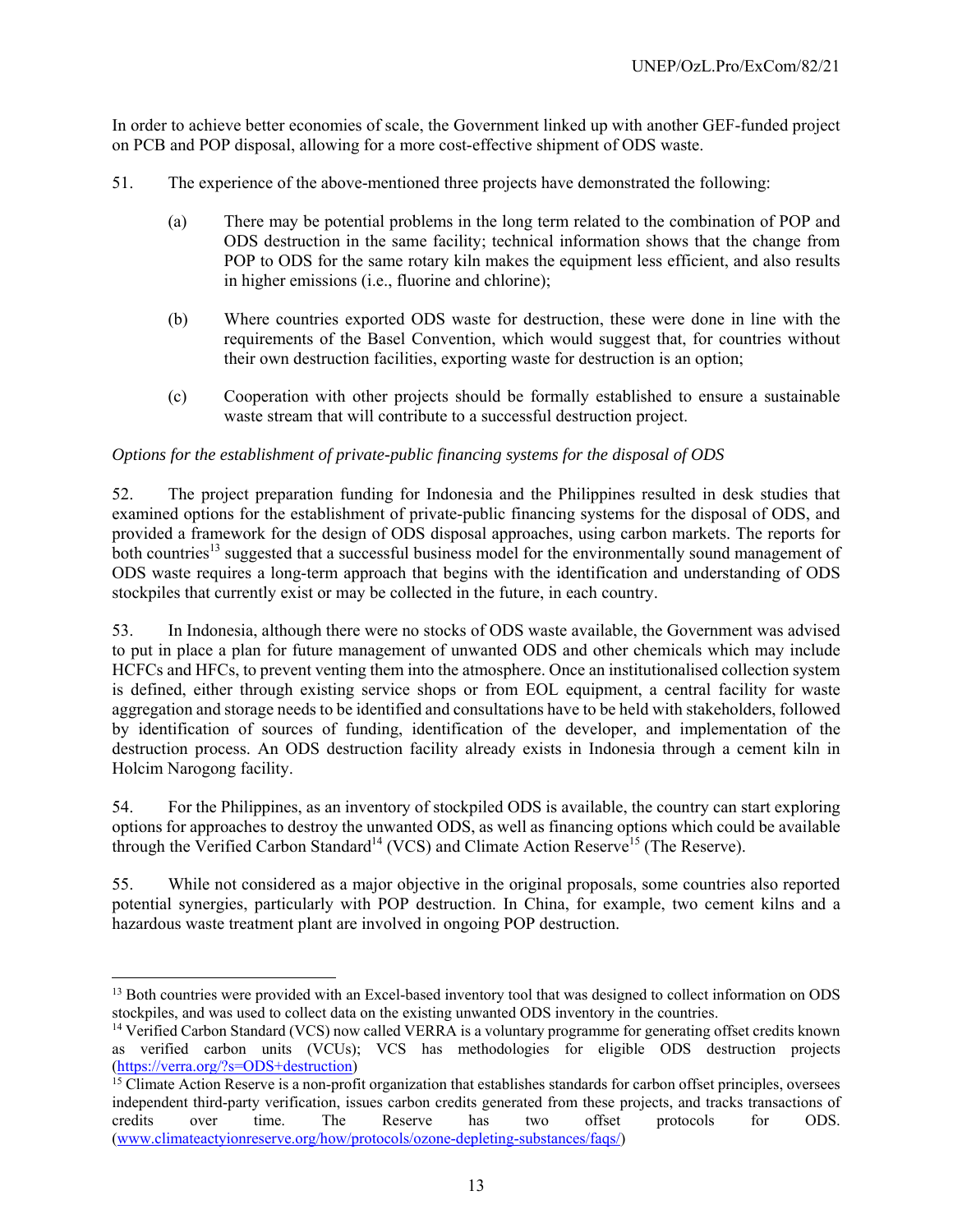# Climate benefits of the pilot ODS disposal demonstration projects

56. The net GWP of the potential assembled stocks of unwanted ODS, especially CFCs, was an important consideration for the Meeting of the Parties in decision XX/7. Many Parties expressed concerns about the perceived growing banks of ODS which remain in equipment, products and stockpiles held either by governments or private entities.

57. Based on the reports submitted, the completed projects resulted in the reduction of 2,229,777  $CO_2$ -equivalent tonnes based on the actual amounts of ODS waste reported to have been destroyed, as shown in Table 4.

| Country  | Substance       | GWP*                  | <b>ODS</b> destroyed | <b>Greenhouse gas emission</b> |
|----------|-----------------|-----------------------|----------------------|--------------------------------|
|          |                 |                       | (mt)                 | reduction $(CO2-eq.tonnes)$    |
| China    | $CFC-11$        | 4,750                 | 183.005              | 732,020                        |
|          | $CFC-12$        | 10,900                | 11.788               | 100,198                        |
|          |                 | Subtotal              | 194.793              | 997,763                        |
| Colombia | $CFC-11$        | 4,750                 | 8                    | 38,000                         |
|          | $CFC-12$        | 10,900                | 6                    | 65,400                         |
|          | CFC-foam        | n/a                   | n/a                  | n/a                            |
|          |                 | $\overline{Subtotal}$ | 14                   | 103,400                        |
| Georgia  | $CFC-12$        | 10,900                | 1.467                | 15,990                         |
|          |                 | Subtotal              | 1.467                | 15,990                         |
|          | $CFC-12$        | 10,900                | 2.272                | 24,765                         |
| Ghana    | Methyl Bromide  | 5                     | 5.2                  | 26                             |
|          |                 | Subtotal              | 7.4                  | 24,791                         |
| Mexico   | $CFC-11$        | 4,750                 | 24.7                 | 117,325                        |
|          | $CFC-12$        | 10,900                | 25.3                 | 275,770                        |
|          | CFC-114         | 10,000                | 0.5                  | 5,000                          |
|          | HCFC-22         | 1,810                 | 40.1                 | 72,581                         |
|          | HCFC-141b       | 725                   | 0.2                  | 145                            |
|          | <b>HFC-134a</b> | 1,430                 | 21.5                 | 30,745                         |
|          | R-407           | 2,107                 | 0.9                  | 1,896                          |
|          |                 | Subtotal              | 113.2                | 503,462                        |
| Nepal    | $CFC-12$        | 10,900                | 9.03                 | 98,427                         |
|          |                 | Subtotal              | 9.03                 | 98,427                         |
| Nigeria  | $CFC-12$        | 10,900                | 1.66                 | 18,094                         |
|          |                 | Subtotal              | 1.66                 | 18,094                         |
| Region:  | $CFC-12$        | 10,900                | 32.79                | 357,411                        |
| ECA**    | HCFC/HFCs       | $***$                 | 8.58                 | ***                            |
|          |                 | Subtotal              | 41.37                | 357,411                        |
| Turkey   | $CFC-12$        | 10,900                | 9.162                | 99,866                         |
|          |                 | Subtotal              | 9.162                | 99,866                         |
|          |                 | <b>Total</b>          | 392.154              | 2,229,777                      |

**Table 4. Estimated environmental benefits of the demonstration projects** 

\* Based on the IPCC 4th Assessment Report

\*\* Bosnia Herzegovina, Croatia and Montenegro

\*\*\* Not specified

# **Lessons learned**

- 58. The lessons learned from the implementation of the ODS disposal projects include the following:
	- (a) Systematic collection of ODS waste results from coordinated and synchronized efforts between appliance/equipment replacement and recovery-and-recycling programmes, including incentives to encourage collection, requires regulatory support to be successful;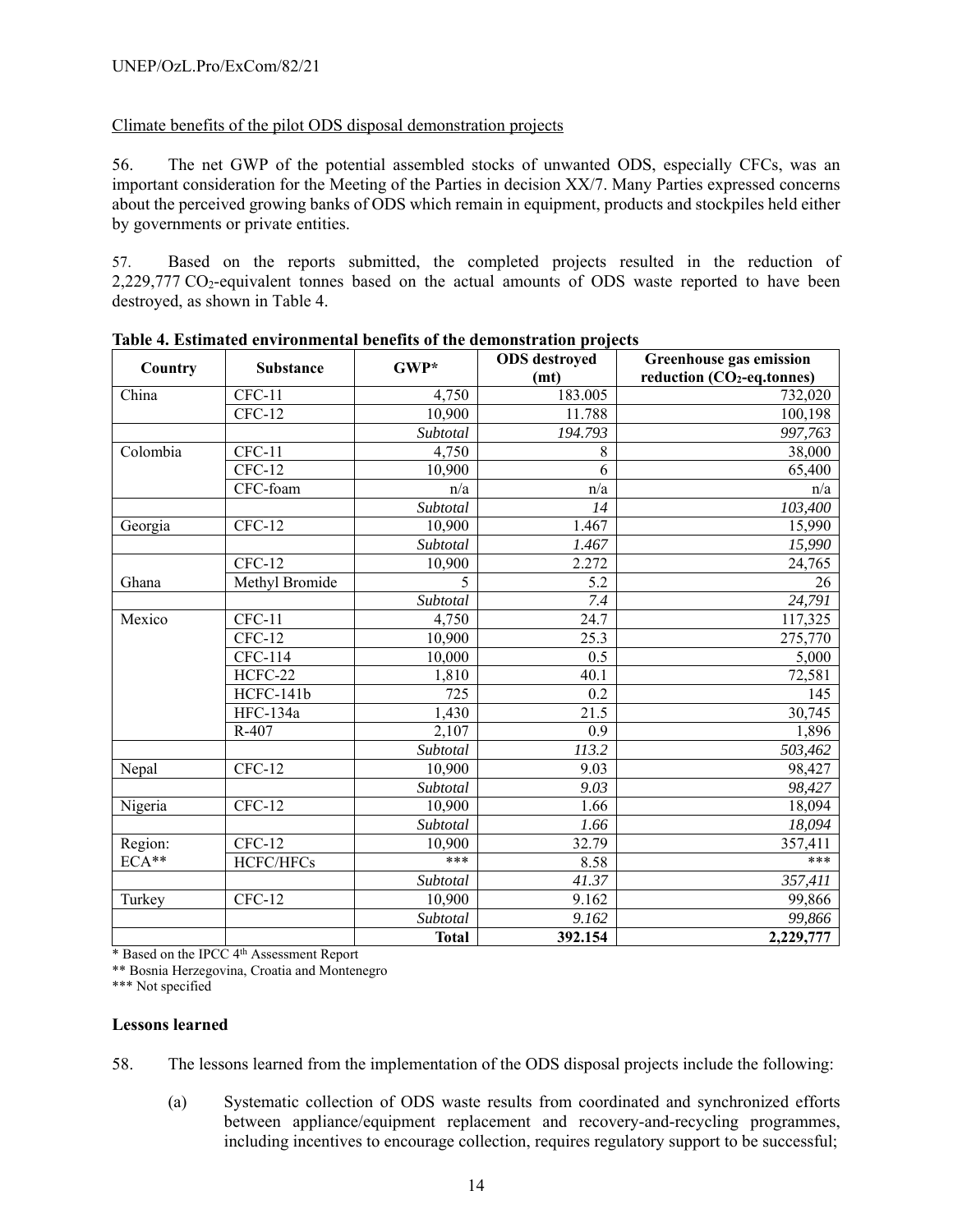- (b) Long-term sustainability of ODS waste management remains a challenge without further involvement and cooperation from collection centres, and without institutional support, including policies for destruction;
- (c) Awareness on the importance of developing concrete procedures for the management and disposal of ODS waste needs to be raised among waste management operators;
- (d) While co-financing continues to be pursued, the currently low price of carbon credits and the downturn in the carbon markets had made it difficult to search for co-financing options that would support the sustainable disposal of ODS waste; and
- (e) The establishment of a sustainable business model entails complex coordination arrangements with various stakeholders, and private sector commitment and involvement in these activities is necessary in order for these initiatives to be successful.

# **Conclusions**

59. The projects offered a view of the activities necessary for environmentally sound management of ODS waste. The observations from the reports include factors that determine the sustainability of destruction, which are summarized below:

- (a) For LVC countries:
	- (i) More efficient collection, dismantling and recovery of the ODS waste refrigerant lowers transaction and operational costs considerably;
	- (ii) Aggregating waste from nearby countries or regions may be an option to ensure that sufficient quantity is aggregated for cost-effective transportation and destruction, given due consideration to national/regional regulations on hazardous waste movement;
	- (iii) Close coordination among the different stakeholders responsible for all stages of the management of ODS waste, is essential to ensure that all activities are implemented efficiently; and
	- (iv) Public awareness is an important aspect, particularly in cases where it is important for the public to be made aware of the appliance replacement programme to encourage more owners to participate;
- (b) Project design and sustainable business model:
	- (i) Due to the long implementation period of the demonstration projects and the focus on CFCs, additional qualification testing of incineration facilities with other wasted refrigerants (i.e., HCFCs and HFCs) may be necessary to ensure that these can be used for these relevant EOL substances;
	- (ii) Aligning the design of ODS destruction projects to procedures of the voluntary carbon markets could provide an opportunity for sustaining funding for such activities; and
	- (iii) Putting in place a cost-effective and sustainable EPR system based on an industryadministered partnership is necessary to ensure a waste stream that will make destruction efforts profitable and sustainable;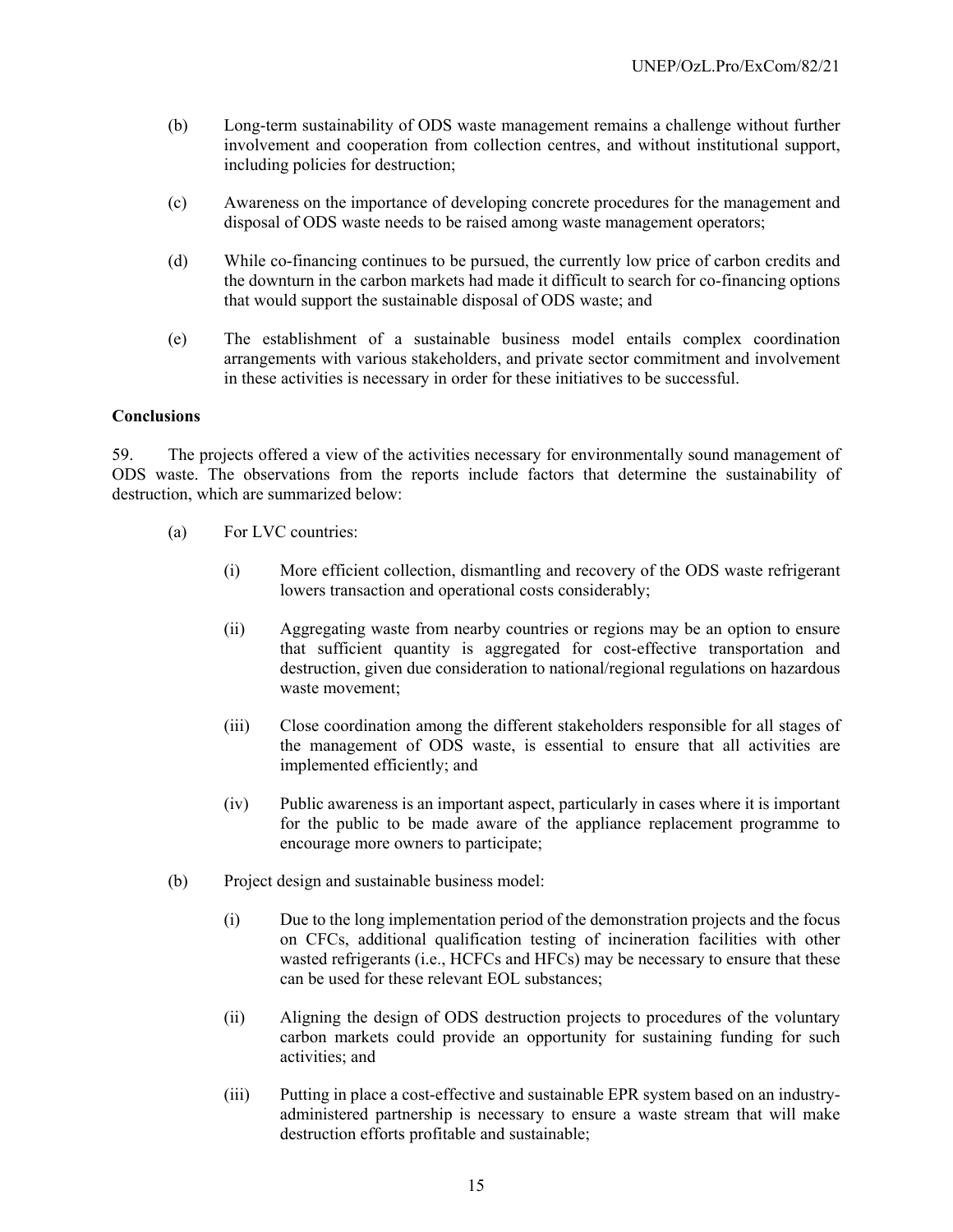- (c) With regard to synergies with other destruction activities for hazardous chemicals:
	- (i) Co-disposal of ODS waste and other hazardous waste (e.g., POP waste) provides opportunities for economies of scale leading to cost-effective disposal options, especially for those countries with very small ODS waste streams;
	- (ii) Exploring synergies with other multilateral environmental agreements, in particular with those that relate to climate change and chemical management, could be considered;
	- (iii) The requirements of the Basel Convention does not preclude countries from exporting ODS waste for destruction in line with the requirements of that Convention; and
	- (iv) Integrating ODS disposal issues within the national strategy of waste management linked with other aspects, such as energy efficiency, offers prospects for a sustainable ODS waste stream from replaced EOL equipment.

60. It was also noted the importance of including a strategy for the environmentally sound management of ODS wastes within a comprehensive phase-out plan from inception rather than considering it only at the end. This will ensure that the elements comprising the destruction process are integrated, an institutionalised collection process can be defined, and a waste stream will be assured. This would then allow countries to decide on options for destruction depending on the amount of waste collected.

61. For reasons that are not clear, the cost of destroying ODS waste in Article 5 countries appears to be substantially higher than the cost in non-Article 5 countries (as shown in Table 3). Based on the differences in destruction costs, and notwithstanding the additional transportation costs required for exporting ODS waste, it appears that in many instances a more cost-effective option for the destruction of ODS waste from Article 5 countries without their own destruction facilities would be to export such waste to non-Article 5 countries for destruction.

# **Recommendation**

- 62. The Executive Committee may wish:
	- (a) To note the synthesis report on the pilot ODS disposal projects as contained in UNEP/OzL.Pro/ExCom/82/21;
	- (b) To request bilateral and implementing agencies to apply, where appropriate, the findings and recommendations of the synthesis report on the pilot ODS disposal projects;
	- (c) To urge bilateral and implementing agencies to return any remaining balances for ODS disposal projects, if not already returned, to the  $82<sup>nd</sup>$  meeting, in line with decision 79/18(b); and
	- (d) To take into account the synthesis report on the pilot ODS disposal projects during its discussion on agenda item 11(d) of the  $82<sup>nd</sup>$  meeting on the Development of the cost guidelines for the phase-down of HFCs in Article 5 countries.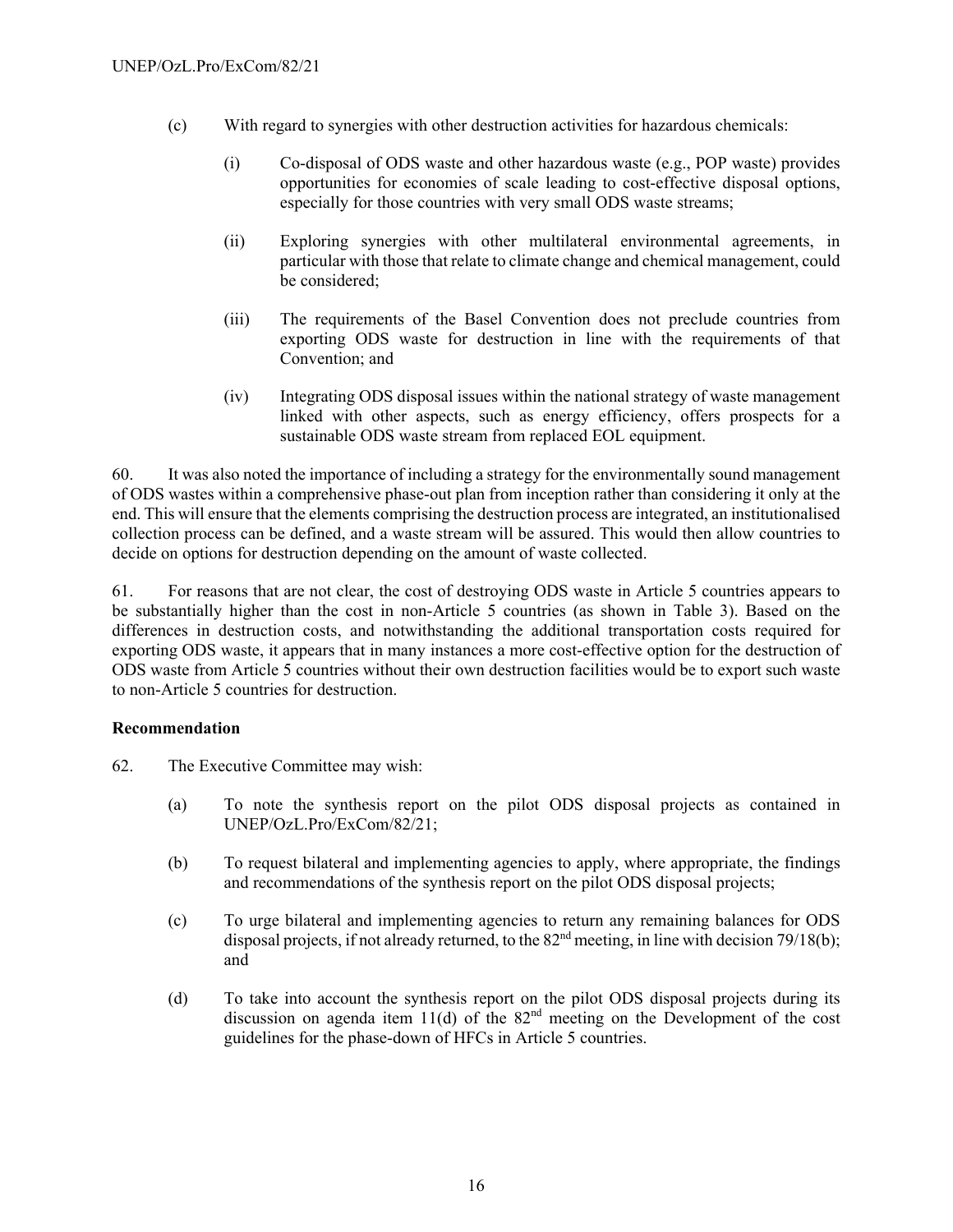# **Annex I**

# **CRITERIA AND GUIDELINES FOR THE SELECTION OF ODS DISPOSAL PROJECTS AND DEFINITION OF ACTIVITIES**

1. At its 58th meeting, the Executive Committee discussed a document on criteria and guidelines for the selection of ODS disposal projects, which was revised during the meeting.<sup>1</sup> Following the discussions, the Executive Committee decided (decision 58/19):

- (a) To approve the following interim guidelines for the funding of demonstration projects for the disposal of ODS in accordance with paragraph 2 of decision XX/7 of the Meeting of the Parties:
	- (i) For each separate category of activities for ODS disposal, namely collection, transport, storage and destruction, the definitions are as set out in Annex VIII to the present report;
	- (ii) The Multilateral Fund will fund a limited number of demonstration projects under the following conditions:
		- a. No funding would be available for the collection of ODS, except as a contribution to the monitoring of the sources of the ODS for an already existing, separately funded, collection effort for CFCs;
		- b. A limited number of demonstration projects for ODS disposal related to paragraph 2 of decision XX/7, covering aspects not yet covered by other demonstration projects, will be considered only at the  $59<sup>th</sup>$  meeting for project preparation funding;
		- c. The funding would be limited to a maximum level of up to US \$13.2/kg of ODS to be destroyed for non-low-volume-consuming countries, on the understanding that this would be based on expectation of high start-up costs for these new activities, and would not constitute a precedent. Should the project not foresee activities related to all of the following areas (transport, storage and destruction), this threshold would be adjusted accordingly
		- d. For the disposal of halon and for the disposal of carbon tetrachloride (CTC), funding would be provided for a maximum of one demonstration project each, provided the respective projects have an important demonstration value;
	- (iii) Bilateral and implementing agencies are requested to report annually to the first meeting of the Executive Committee on progress and experiences gained in demonstration projects on disposal, commencing in the first year after project approval. These reports should cover the amounts of the different ODS collected or identified, transported, stored and destroyed, as well as financial, managerial and co-funding arrangements, and any other relevant issues;

<sup>1</sup> 1 UNEP/OzL.Pro/ExCom/58/19/Rev.1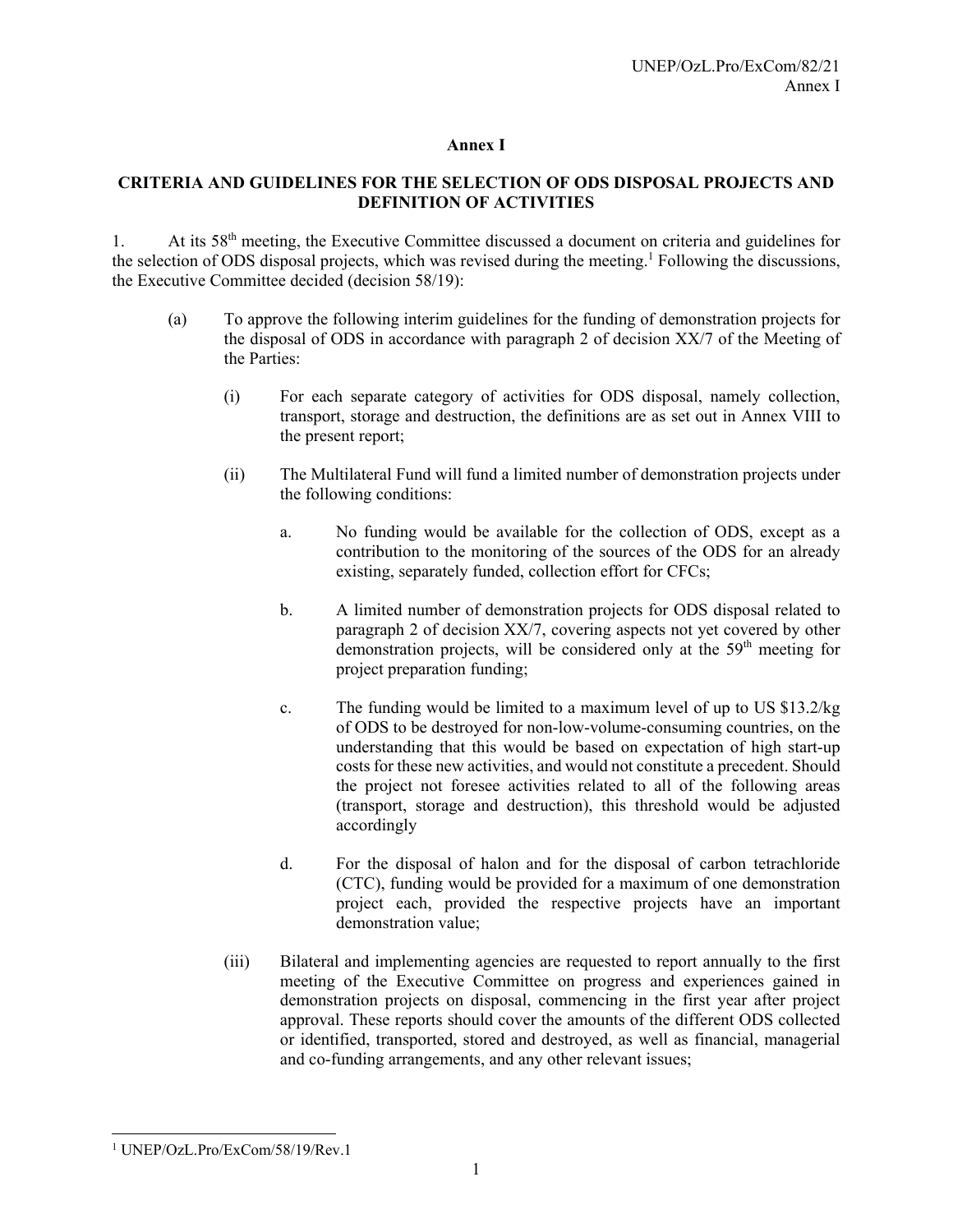- (iv) Bilateral and implementing agencies are requested, when submitting activities for funding that are related to the disposal of ODS, to provide:
	- a. In the case of requests for project preparation funding:
		- i. An indication of the category or categories of activities for the disposal of ODS (collection, transport, storage, destruction), which will be included in the project proposal;
		- ii. An indication whether disposal programmes for chemicals related to other multilateral environmental agreements are presently ongoing in the country or planned for the near future, and whether synergies would be possible;
		- iii. An estimate of the amount of each ODS that is meant to be handled within the project;
		- iv. The basis for the estimate of the amount of ODS; this estimate should be based on known existing stocks already collected, or collection efforts already at a very advanced and well-documented stage of being set up;
		- v. For collection activities, information regarding existing or nearfuture, credible collection efforts and programmes that are at an advanced stage of being set up and to which activities under this project would relate;
		- vi. For activities that focus at least partially on CTC or halon, an explanation of how this project might have an important demonstration value;
	- b. In the case of project submissions:
		- i. Updated and more detailed information for all issues mentioned under project preparation funding contained in all sub-paragraphs of (iv) a. mentioned above;
		- ii. A detailed description of the foreseen management and financial set-up; this should include details such as the total cost of the disposal activity including costs not covered by the Multilateral Fund, the sources of funding for covering these costs, description of the sustainability of the underlying business model, and an identification of time-critical elements of the implementation, which subsequently might be used to monitor progress;
		- iii. A clear indication how the project will secure other sources of funding; these other sources of funding should be available, at least partially, before the end of 2011. In case of activities of the collection type, any other sources of funding necessary in line with sub-paragraph (iv) a. iv. above related to collection would need to be secured before the project is submitted to the Executive Committee;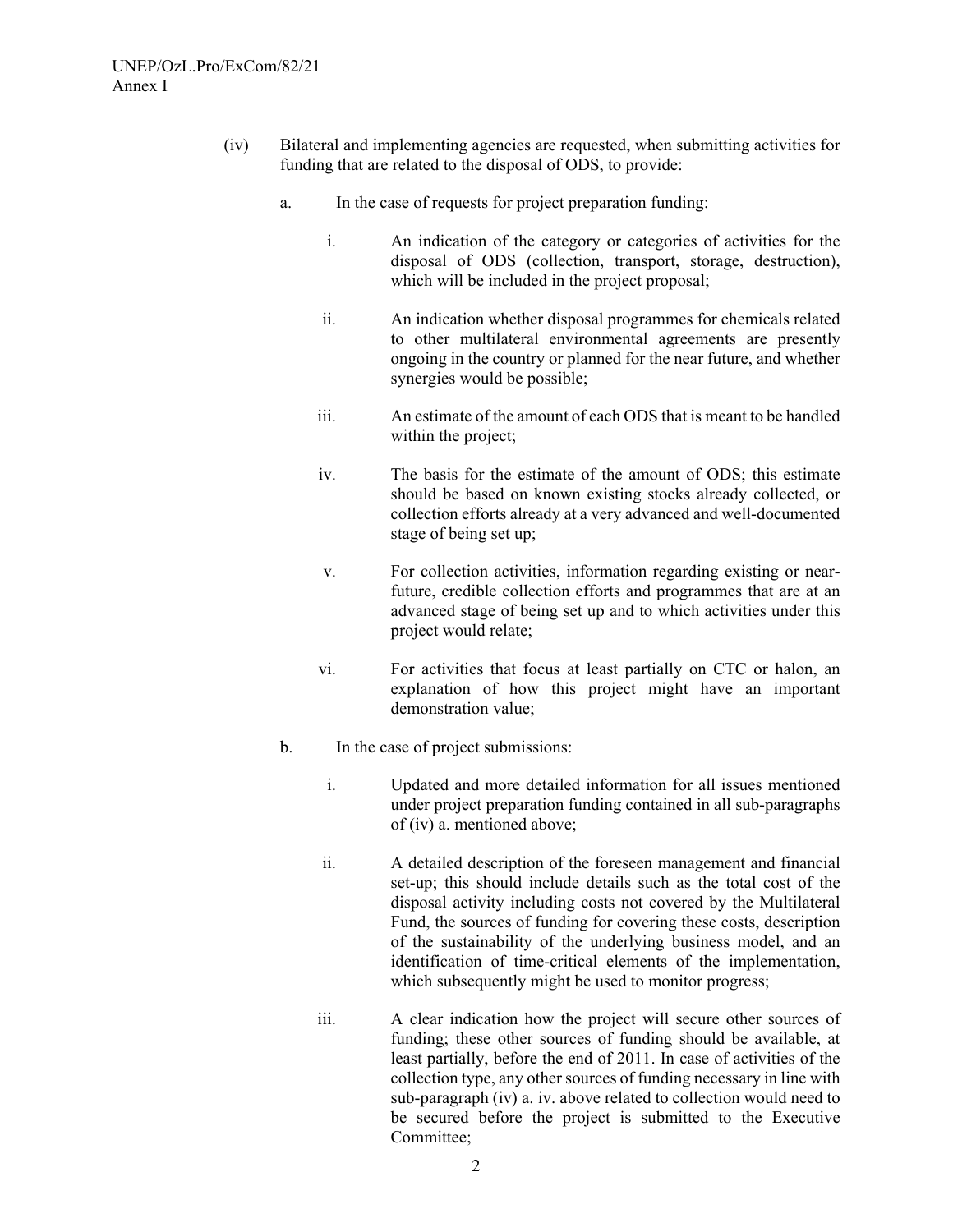- iv. A concept for monitoring the origin of recovered ODS for future destruction, with the objective of discouraging the declaration of virgin ODS as used ODS for destruction. This concept should include or at least allow for external verification of the amounts destroyed, and the costs for its operation should be covered sustainably;
- v. The project proposal should include valid assurances that the amount of ODS mentioned in the proposal will actually be destroyed, and the agencies should submit proof of destruction with the financial closure of the project;
- vi. An exploration of other disposal options for the used ODS such as recycling and reuse opportunities;
- (b) To consider at its  $60<sup>th</sup>$  Meeting any decision taken by the Parties at their Twenty-first Meeting that might relate to these interim guidelines and definitions;
- (c) To request the Fund Secretariat to provide, to the second Meeting of the Executive Committee in 2011, a report on the experience gained in the implementation of the disposal projects, using reports from bilateral and implementing agencies and other relevant sources of information; and
- (d) To consider whether to review the interim guidelines and related definitions at the  $64<sup>th</sup>$  meeting in light of the experience gained and any additional information and guidance available at that time.

# **Definitions of activities**

# Collection

2. "Collection" includes all efforts to extract ODS from an application or a product. In addition, for products that contain less ODS than specified as "significant", it would include aggregating the extracted ODS until the necessary quantity is reached. Collection would therefore cover, for example:

- (a) The collection of refrigerators, their transport to a central disassembly or recycling site, and extracting the CFCs from the refrigerators, compressing and transferring them into a transport container;
- (b) Similarly, it would cover the transport of foam, extraction of CFC-11 from it and transferring it into a suitable container; and
- (c) It would also cover the collection of small halon cylinders and their refilling into transport containers, or the recovery of CFCs from a supermarket refrigeration system of 13.6 kg or more of CFC-12 content or a respective amount of other refrigerants with the same climate impact.
- 3. The effort necessary to collect ODS will depend on:
	- (a) The level of integration of ODS with the product, i.e. if the ODS can be recovered at the location of the product, or if the product needs to be transported to a central recovery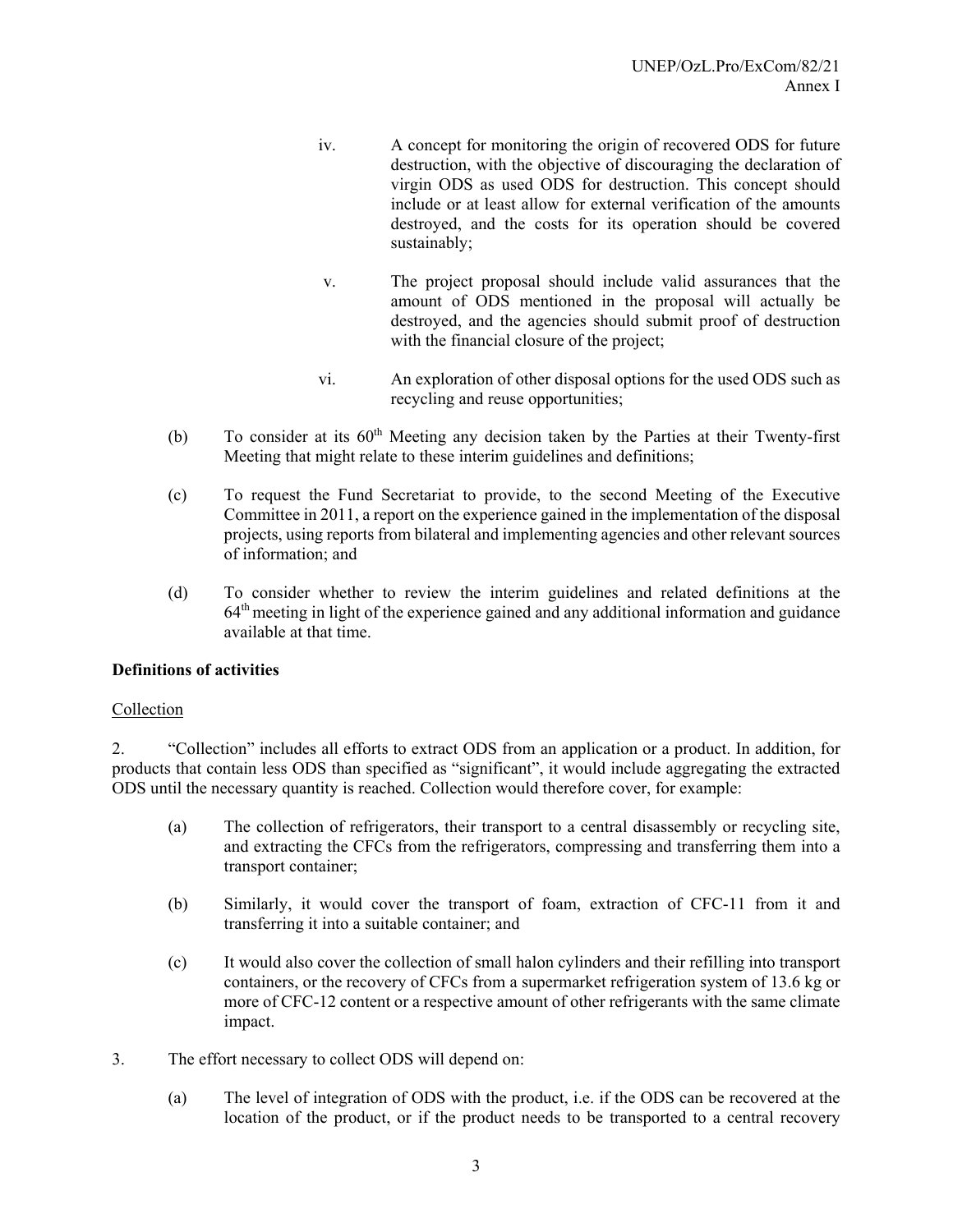facility; in the latter case, volume and weight of the product vs. the amount of recoverable ODS are also important factors;

- (b) The geographical distribution of equipment containing ODS, and the amount of ODS contained in the equipment; and
- (c) Its environmental impact, measured in ozone depletion potential (ODP) and global warming potential (GWP).

4. Collection is the category of activity where the decisions are being made on whether the environmental impact of the ODS in the product surpasses the economical and/or ecological cost of its collection, and whether specific approaches for collection would fit into the economics of a planned project or activity. At the present point in time, ODS for some sub-sectors, e.g., building foams, are not collected systematically in any country because of economic and logistic considerations. In other cases, other considerations facilitate the collection of ODS, e.g. the need to collect and dispose of old refrigerators in the event of an energy-efficiency driven refrigerator replacement programme.

# Transport

5. "Transport" includes the actual transportation of significant quantities, as defined above, in transport containers, both within a country as well as, where necessary, as transboundary transport. Furthermore, where applicable, necessary efforts to transfer ODS from containers for collection to potentially larger transport units, e.g. 13.6 kg cylinders of CFC-12 to 720 kg transport containers, and tests for substances contained for the purpose of labelling or to avoid undesired mixing will be needed. Transport would therefore cover, for example:

- (a) The transportation of collected, contaminated refrigerant in cylinders from recovery/recycling centres in a country to a central location in the country for subsequent further transport;
- (b) The transportation of halon 1301 in transport cylinders of 21.5 kg or above from building sites to destruction facilities; and
- (c) Arranging of export/import and transit permits, where applicable consistent with the Basel convention, to prepare for transporting from a national storage site to a destruction facility in another country.

6. Paragraph 6 of decision XX/7 of the Meeting of the Parties specifically notes that "… any project implemented pursuant to the present decision when applicable should be done in conformity with national, regional, and/or international requirements, such as those mandated by the Basel Convention and Rotterdam Convention".

# Destruction

7. "Destruction" covers preparation of ODS for destruction and the actual destruction itself, using destruction technologies approved by the Meeting of the Parties and operating them taking into account the Code of Good Housekeeping as per the Annex III of the report of the Fifteenth Meeting of the Parties. It would therefore cover, for example:

(a) The testing of ODS containers for composition, determining the exact content and the contaminants. This could serve to identify impurities in case of destruction facilities being sensitive to contamination, as well as necessary purification processes; at the same time,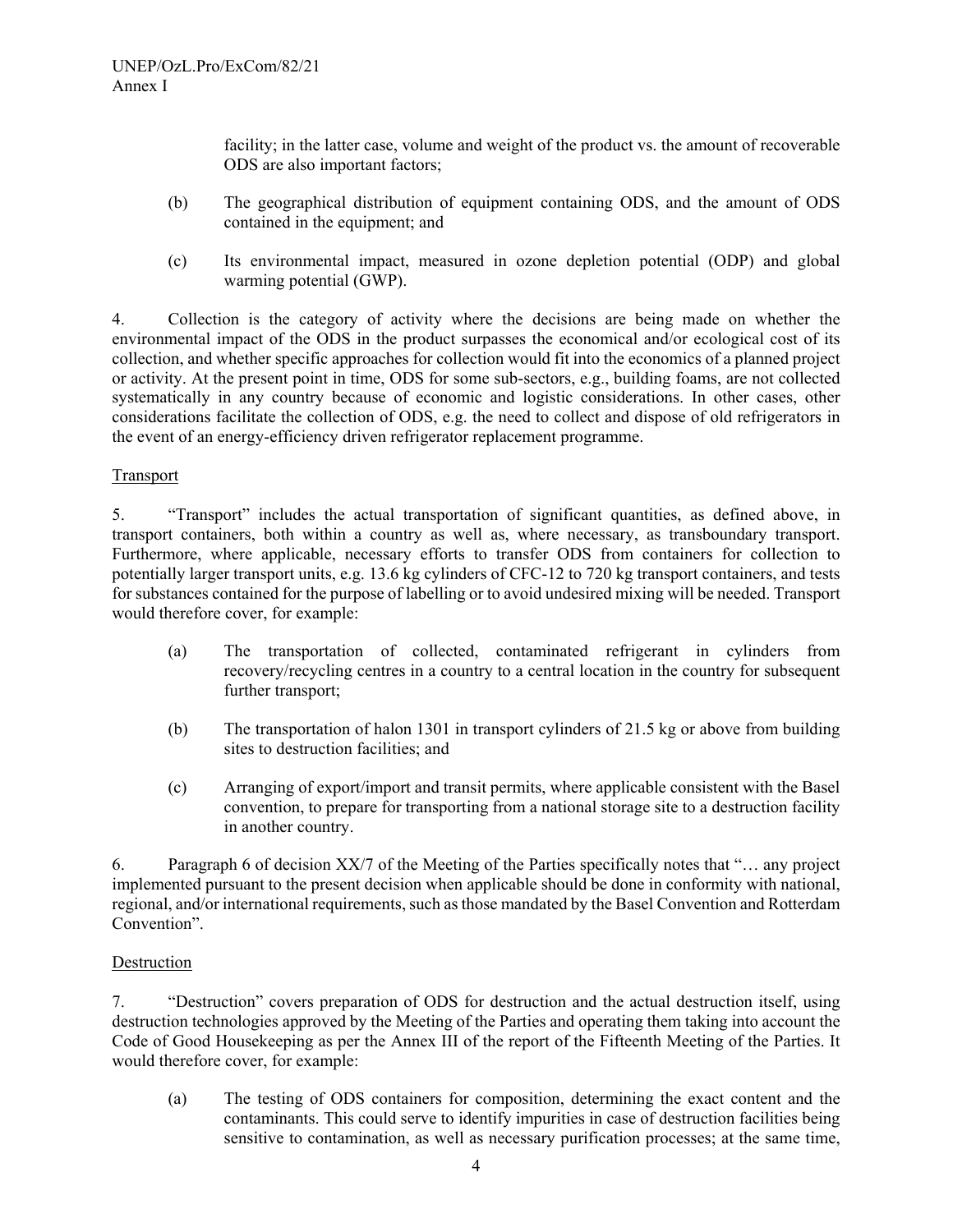this allows exact determination of the quantities of the different substances being destroyed, e.g. to serve the reporting needs under Article 7 of the Montreal Protocol, as well as other monitoring needs where exact quantification of substances may be of importance;

- (b) Destruction of CTC from by-production of other chloromethane on-line with the chloromethane production process;
- (c) Minor changes to existing facilities;
- (d) Environmental assessments and application for permits, including, where applicable and required, continuous monitoring of the environmental impact; and
- (e) Destruction of ODS and measurement of the effectiveness of destruction.

8. In the course of project review the Secretariat will need to pay particular attention to the assessment of the cost efficiency of destruction activities given that there appears to be a large amount of destruction capacity available at competitive prices. Agencies should therefore be encouraged to discuss related matters with the Secretariat early on during the project preparation phase to avoid a project design based on funding expectations which might not be seen as eligible once the project is assessed.

# Storage

9. "Storage" includes all requirements for proper storage such as e.g. suitable containers and storage sites, as well as the necessary supervision, storage permits, and environmental assessments where applicable.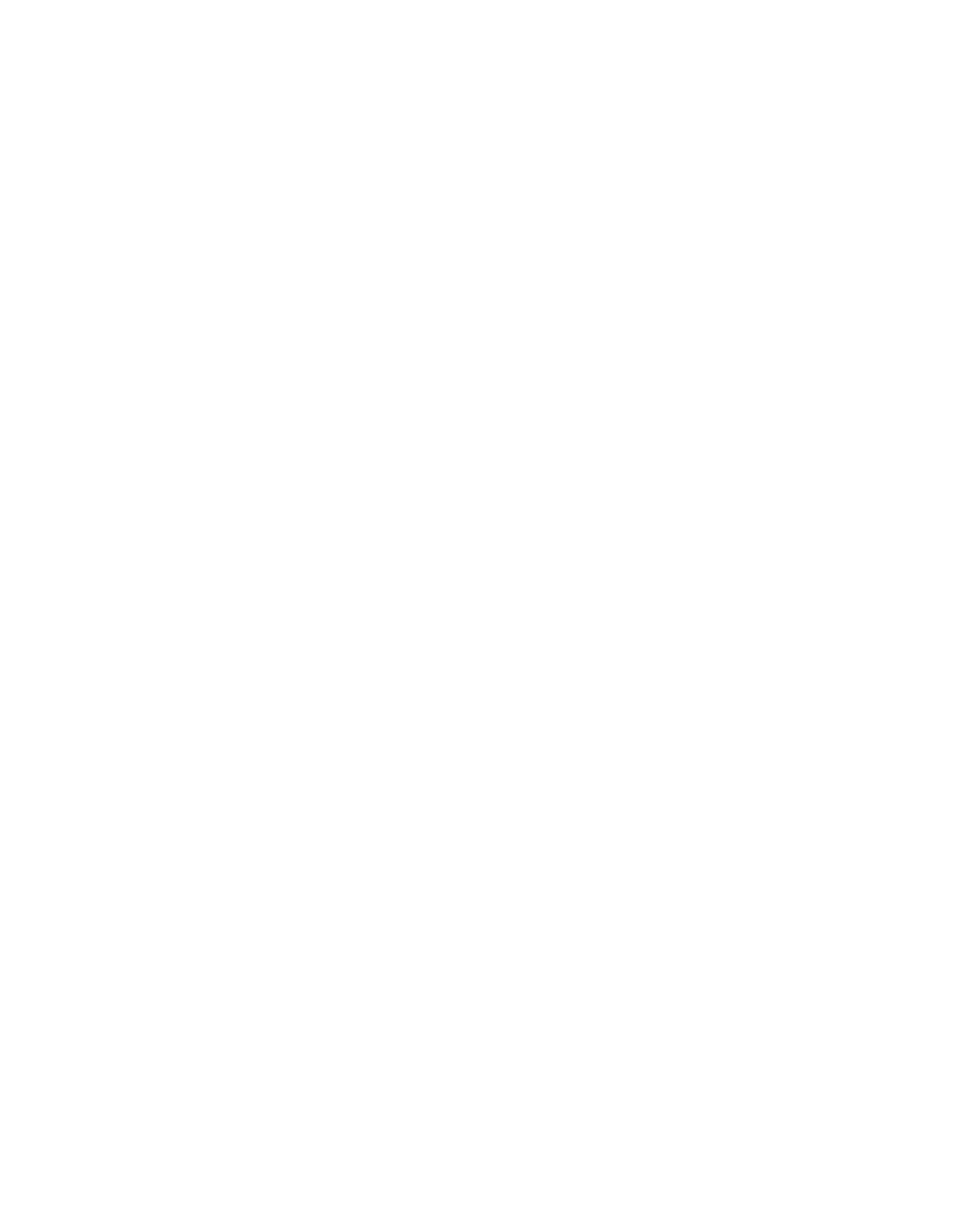# **Annex II**

# **OVERVIEW OF THE PILOT ODS DISPOSAL PROJECTS**

1. Between the 54<sup>th</sup> and 65<sup>th</sup> meetings, the Executive Committee approved funding for the preparation of 16 pilot demonstration projects for ODS destruction. These included two regional ODS disposal demonstration projects, for Asia and the Pacific (ASP), and for Europe and Central Asia (ECA). These requests resulted in nine project proposals. The preparation funding provided for one country and one region did not result in complete projects and were cancelled.<sup>1</sup> In addition, the Executive Committee approved three technical assistance programmes (i.e., Nepal, regional strategy for Africa<sup>2</sup> and a global project<sup>3</sup>), resulting in a total of 12 projects approved, as shown in Table 1.

| Country                                                                   | Region                                                          | Agency         | Meeting         | Funds (US \$) |  |  |
|---------------------------------------------------------------------------|-----------------------------------------------------------------|----------------|-----------------|---------------|--|--|
| Approvals for project preparation for ODS disposal demonstration projects |                                                                 |                |                 |               |  |  |
| Algeria                                                                   | Africa                                                          | <b>UNIDO</b>   | 59              | 85,000        |  |  |
| Region: ASP                                                               | Asia and the Pacific                                            | Japan          | $\overline{54}$ | 30,000        |  |  |
| <b>Brazil</b>                                                             | Latin America                                                   | <b>UNDP</b>    | $\overline{57}$ | 40,000        |  |  |
| Colombia                                                                  | Latin America                                                   | <b>UNDP</b>    | 59              | 40,000        |  |  |
| China                                                                     | South Asia                                                      | <b>UNIDO</b>   | 59              | 85,000        |  |  |
| Cuba                                                                      | Caribbean                                                       | <b>UNDP</b>    | $\overline{59}$ | 40,000        |  |  |
| Region: EUR                                                               | Europe                                                          | Czech Republic | 65              | 35,000        |  |  |
|                                                                           |                                                                 | <b>UNIDO</b>   | 65              | 35,000        |  |  |
| Georgia                                                                   | Europe                                                          | <b>UNDP</b>    | 65              | 30,000        |  |  |
| Ghana                                                                     | Africa                                                          | <b>UNDP</b>    | $\overline{65}$ | 30,000        |  |  |
| Indonesia                                                                 | South East Asia                                                 | <b>IBRD</b>    | $\overline{64}$ | 50,000        |  |  |
| India                                                                     | South Asia                                                      | <b>UNDP</b>    | 57              | 80,000        |  |  |
| Lebanon                                                                   | West Asia                                                       | <b>UNIDO</b>   | $\overline{57}$ | 85,000        |  |  |
| Mexico                                                                    | Latin America                                                   | <b>UNIDO</b>   | $\overline{61}$ | 50,000        |  |  |
|                                                                           |                                                                 | <b>IBRD</b>    | 61              | 50,000        |  |  |
| Nigeria                                                                   | Africa                                                          | <b>UNIDO</b>   | $\overline{57}$ | 60,000        |  |  |
| Philippines (the)                                                         | South East Asia                                                 | <b>IBRD</b>    | 58              | 50,000        |  |  |
| Turkey                                                                    | Europe                                                          | <b>UNIDO</b>   | $\overline{60}$ | 60,000        |  |  |
|                                                                           | Approvals for ODS disposal demonstration project implementation |                |                 |               |  |  |
| Region: AFR*                                                              | Africa                                                          | France         | 68              | 80,000        |  |  |
| Algeria                                                                   | Africa                                                          | France         | 72              | 250,000       |  |  |
|                                                                           |                                                                 | <b>UNIDO</b>   | $\overline{72}$ | 375,059       |  |  |
| <b>Brazil</b>                                                             | Latin America                                                   | <b>UNDP</b>    | $\overline{72}$ | 1,490,600     |  |  |
| Colombia                                                                  | Latin America                                                   | <b>UNDP</b>    | 66              | 1,195,000     |  |  |
| China                                                                     | South Asia                                                      | <b>UNIDO</b>   | 67              | 1,227,885     |  |  |
|                                                                           |                                                                 | Japan          | $\overline{67}$ | 900,000       |  |  |
| Cuba                                                                      | Caribbean                                                       | <b>UNDP</b>    | 62              | 525,200       |  |  |
| Region: EUR                                                               | Europe                                                          | <b>UNEP</b>    | $\overline{69}$ | 75,000        |  |  |
|                                                                           |                                                                 | <b>UNIDO</b>   | 69              | 274,480       |  |  |
| Georgia                                                                   | Europe                                                          | <b>UNDP</b>    | $\overline{69}$ | 55,264        |  |  |
| Ghana                                                                     | Africa                                                          | <b>UNDP</b>    | 63              | 198,000       |  |  |

#### **Table 1. Pilot ODS disposal projects approved**

<sup>1</sup> India, and the regional project for Asia and the Pacific submitted by Japan.<br><sup>2</sup> The strategy for disposal and destruction of ODS for five countries (Central)

l

<sup>&</sup>lt;sup>2</sup> The strategy for disposal and destruction of ODS for five countries (Central African countries (Burundi, Cameroon, Central African Republic, Congo and Guinea) was submitted without project preparation funding. It proposed to develop a regional strategy for LVC countries to address unwanted ODS stockpiles. However, due to difficulties in implementation, the project was cancelled.

<sup>&</sup>lt;sup>3</sup> The global project for the World Bank was a study designed to explore opportunities for financing ODS destruction; it was approved outside the guidelines for ODS disposal projects and was not included in the synthesis report.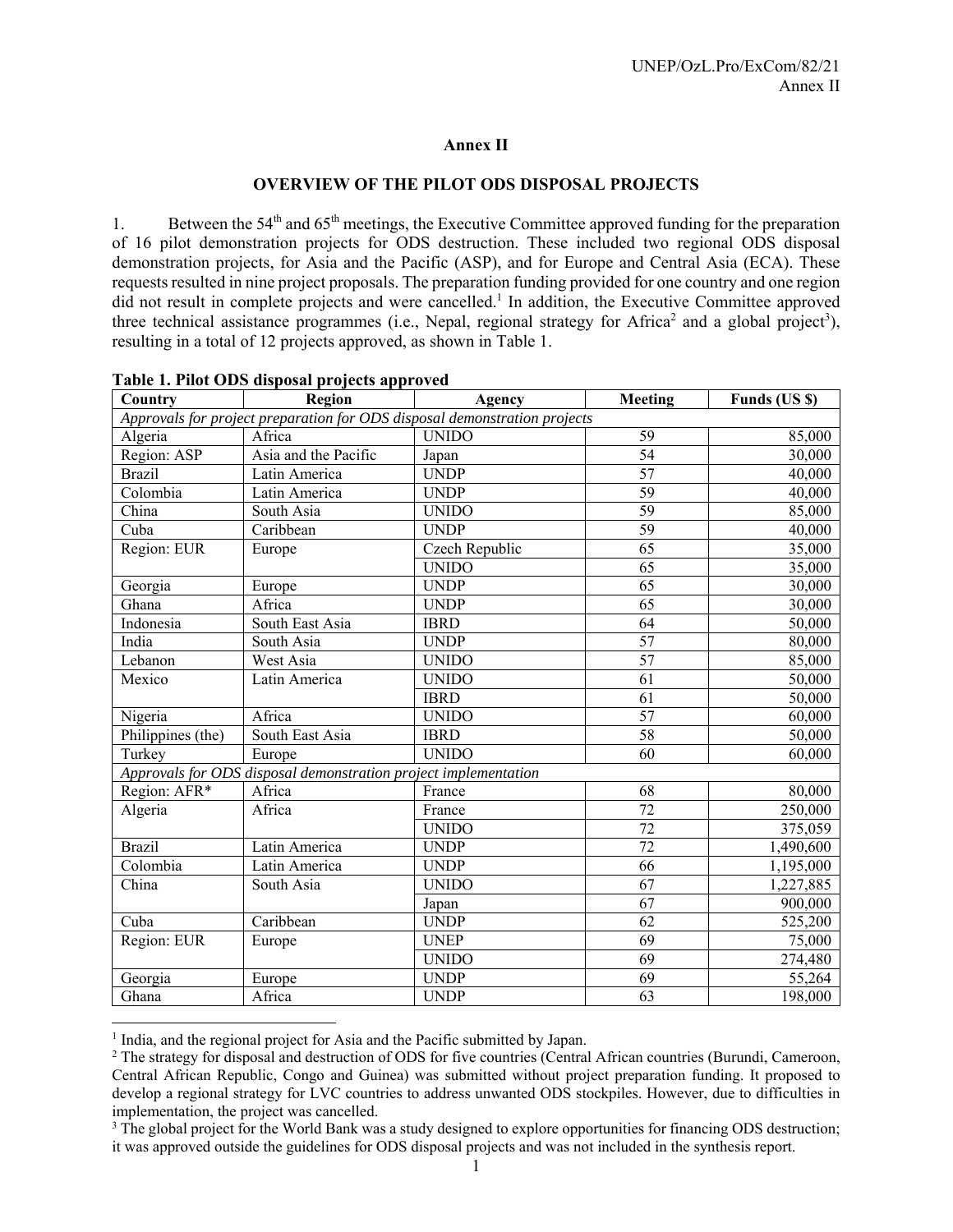| Country      | Region        | Agency       | Meeting | Funds (US \$) |
|--------------|---------------|--------------|---------|---------------|
| Global*      | Global        | <b>IBRD</b>  | 55      | 250,000       |
| Lebanon      | West Asia     | <b>UNIDO</b> | 73      | 123,475       |
| Mexico       | Latin America | <b>UNIDO</b> | 63      | 927,915       |
|              |               | France       | 63      | 500,000       |
| Nepal*       | South Asia    | <b>UNEP</b>  | 59      | 157,200       |
| Nigeria      | Africa        | <b>UNIDO</b> | 67      | 911,724       |
| Turkey       | Europe        | <b>UNIDO</b> | 66      | 1,076,250     |
| <b>TOTAL</b> |               |              |         | 11,528,052    |

\*Technical assistance

l

2. A final report was expected for each project that should cover the amounts of the different ODS collected, transported, stored and destroyed, as well as financial, managerial and co-funding arrangements, and any other issues relevant to the project implementation. Based on the draft guidelines, the Secretariat reviewed the projects, and reported to the Executive Committee at its  $64<sup>th4</sup>$  and  $70<sup>th5</sup>$  meetings.

- 3. The following challenges on project implementation were observed:
	- (a) For project preparation, on average, it took between nine to 40 months before the final projects were submitted for consideration of the Executive Committee, and between five to 72 months for the projects to be completed and final reports submitted;
	- (b) The information that needed to be included in the proposals was not easy to obtain; frequently, it was cited as the reason for the delays in submitting the project for funding. Specifically:
		- (i) Difficulties were encountered in examining the national policy and regulatory infrastructure in place, and to link the potential project with existing similar initiatives for chemical waste management to develop synergies for the projects;
		- (ii) Identifying sources of co-financing the project and developing the business model, and in some cases, the downturn in the carbon markets made this an unsustainable source of co-financing;
	- (c) Delays were experienced in getting agreement with the country with respect to the approach for ODS disposal;
	- (d) The survey and aggregation of already collected ODS took longer than expected; and
	- (e) Some countries gave priority to completing HCFC phase-out management plans (HPMPs) both during project preparation and implementation of the ODS disposal projects.

#### **Summary of results from completed demonstration projects**

4. A summary of the information presented in the 11 reports received are presented in detail below.

<sup>4</sup> UNEP/OzL.Pro/ExCom/64/49 Report on the experience gained in the implementation of the disposal projects (decision 58/10)

<sup>&</sup>lt;sup>5</sup> UNEP/OzL.Pro/ExCom/70/54 Report on progress and experiences gained in demonstration projects for the disposal of ODS (decision 64/50)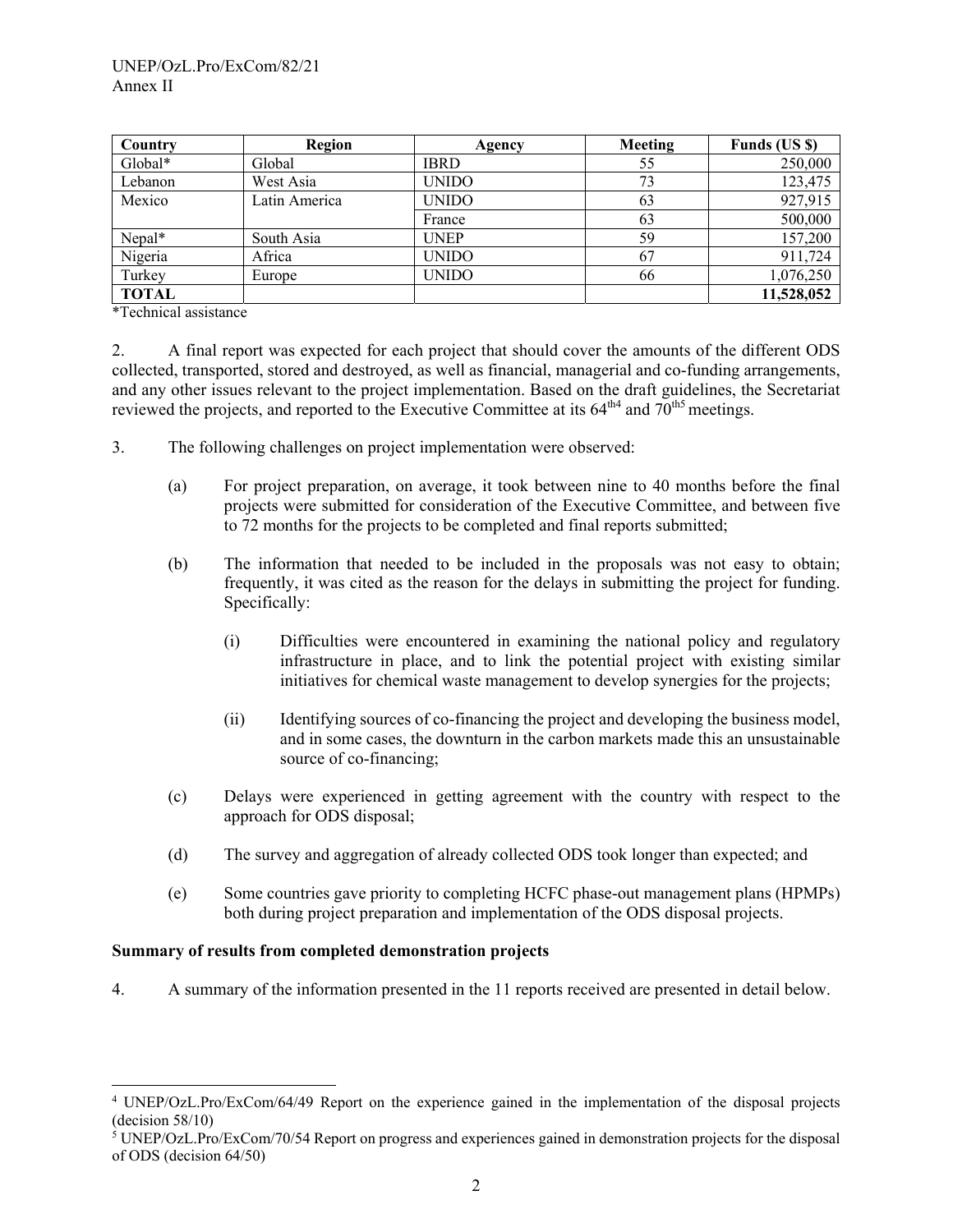China: Final report on the pilot demonstration project on ODS waste management and disposal (Government of Japan and UNIDO)

5. The objective of the pilot demonstration project is to explore treatment to the collected ODS wastes, set up a sustainable model for ODS wastes destruction, and the disposal of 192.0 metric tonnes (mt) of ODS wastes, particularly CFC banks.

6. The Regulation on ODS Management, which became effective in June 2010, is the basis for ODS recycling. It stipulates *inter alia* that enterprises specialized in the servicing and scrapping of refrigeration equipment, refrigeration and fire-extinguishing systems that contain ODS, shall be recorded under the local environmental protection bureaus (EPBs) and shall collect, recycle the ODS or transfer them to enterprises specialized in their collection, recycling and destruction to give proper treatment to ODS.

7. The project had provided for local EPBs to undertake verification activities such as on-site visits, and collect information on ODS recycling enterprises, destruction procedures applied and related cost; and record ODS recycling equipment and its operational status. The verification of some large refrigeration servicing facilities found that this sector only uses HCFCs (i.e., there are no CFCs for disposal).

8. The total amount of CFCs destroyed amounted to 194.793 mt, consisting of 11.788 mt of CFC refrigerants, 172.005 mt CFC in foam wastes and 11 mt of CFC-11 used as a blowing agent. All the collected wastes were incinerated using rotary kilns. The disposal cost for ODS-related foam wastes and refrigerants comprised direct and indirect costs. Direct costs included those related to energy including electricity and gas, water and other materials for flue gas treatment and testing. Indirect costs included shared investment of fixed asset, overheads, management and others (e.g., taxes). Although the costs vary among provinces, the average cost of destruction ranged from US \$8.00/kg to US \$12.50/kg.

9. The demonstration project has validated that the rotary kiln technology is efficient for the destruction of CFC-12, CFC-11 and CFC-11-based foams although the cost of operation is relatively high. Optimization of the destruction process is recommended in order to improve efficiency and reduce cost. While there are hazardous wastes disposal facilities available in some provinces, these are operating at full capacity dealing with other solid wastes. Considering the potential ODS waste coming from HCFCs and HFC-based products in the coming years, additional disposal facilities may need to be established in future.

# Colombia: Final report on the demonstration project on end-of-life ODS management and destruction (UNDP)

10. The objective of the pilot project is to demonstrate a sustainable approach for ODS waste management from collection to destruction, by strengthening destruction capabilities of domestic facilities integrating them into broader hazardous waste, and energy efficiency initiatives. It proposed to address the disposal of 114 mt of ODS wastes for destruction; put in place measures to support the sustainability of the project taking into account ODS wastes that will be collected through the refrigeration servicing sector, and supported by policy initiatives now being implemented.

11. The ODS waste disposal project was implemented within a broader national policy framework of an integrated approach to hazardous waste management, energy efficiency, management of greenhouse gas emissions and the commitment to meeting the obligations under the Montreal Protocol. This included a priority attached to the environmentally sound management of end-of-life ODS as a result of national policy initiatives in the areas of refrigeration and air-conditioning. It was also supported by a sustainable Extended Producer Responsibility Programme that started in 2013, which progressed from a voluntary pilot phase to a mandatory system.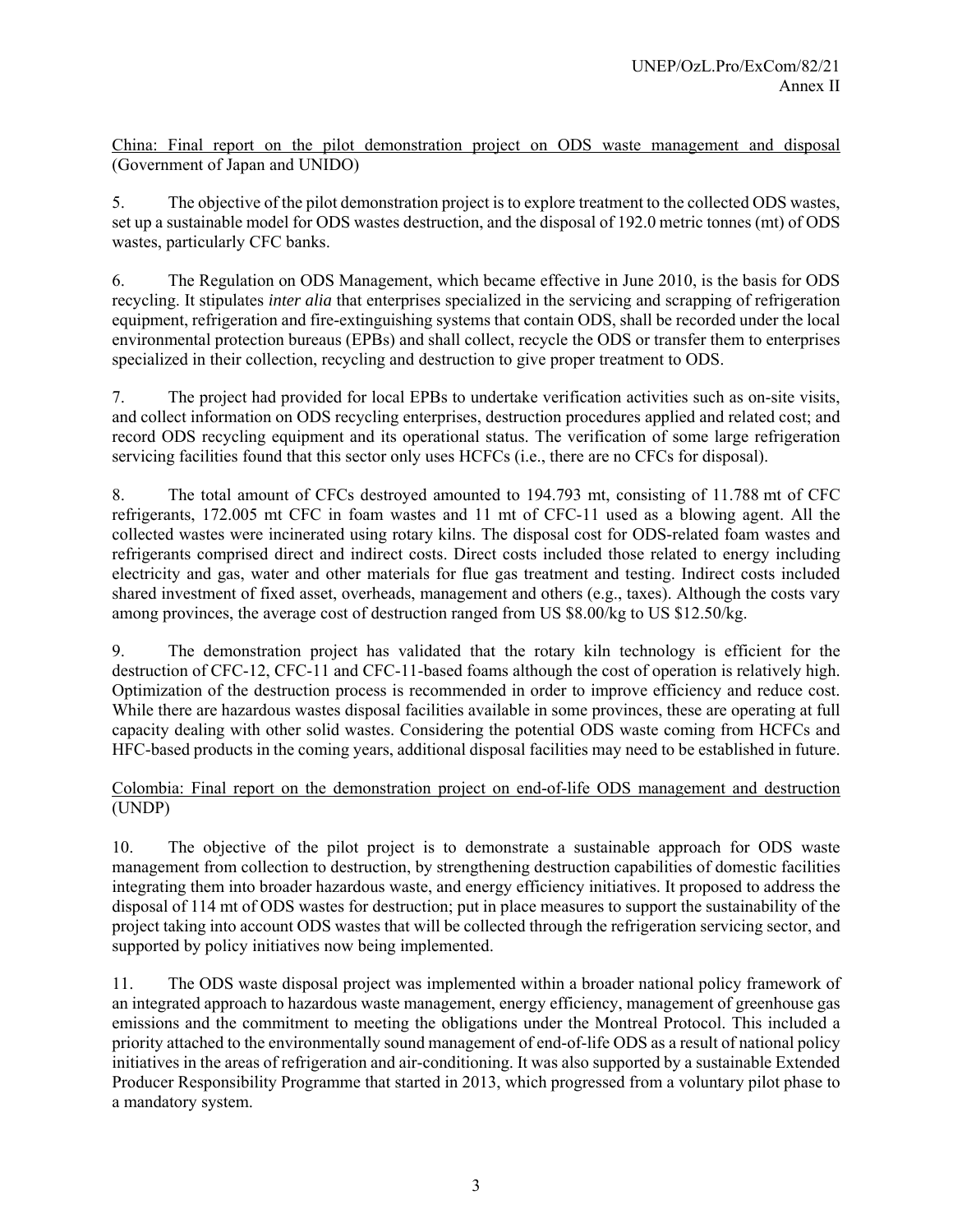12. The demonstration test burn work showed that a domestic capability is qualified in principle, for the destruction of ODS, specifically CFC-11 and HCFC-141b-based foam and CFC-11 and CFC-12 chemicals up to established limits of chlorine feed content. While the destruction facility met the destruction efficiency requirements, there were limitations related to air emissions, particularly acid gases (hydrochloric acid (HCl) and hydrogen fluoride (HF)) that limit chlorine and fluorine content of the feed, impacting the productivity and cost-effectiveness of the destruction tests. The cost-effectiveness for destruction of CFC-11 and CFC-12 chemicals was estimated at half the cost-effectiveness specified by the Multilateral Fund (i.e., US \$13.20/kg). However, for the destruction of foam, the cost-effectiveness was estimated at approximately four times the threshold and, therefore, not affordable. Based on this, the current option is either the use of an electric arc furnace steelmaking plant processing intact refrigerator cabinet and doors, or a commercial cement kiln to destroy foam and potentially ODS refrigerant. Depending on the option selected, overall cost estimates range from US \$6.40 to US \$12.30 per refrigerator.

# Georgia: Pilot demonstration project for ODS waste management and disposal (UNDP)

13. The objective of the pilot project for Georgia was to demonstrate how barriers to destruction and management of unwanted ODS can be overcome through synergies between ODS waste and persistent organic pollutants (POPs) stockpiles, and the disposal of 2.13 tonnes of unwanted ODS wastes that had already been collected and were temporarily stored in facilities in the country.

14. The final report focused on the activities done jointly by the focal areas, where both waste streams were co-disposed in a cost-effective manner. Terms of reference and a tender document were prepared for the co-disposal process to identify a waste sub-contractor that could collect, aggregate, pack and transport the obsolete POPs and the ODS waste to a destruction facility in France. The policy framework on hazardous waste management was reviewed to consider both ODS and POPs wastes in a comprehensive manner.

15. One key factor to the project's success was the close coordination between two separately funded activities, with the support of the Government. Joint project management through one consolidated tender, one sub-contractor and one process followed for waste export permitting procedures resulted in overall savings. In addition, having smaller waste streams, ODS waste disposal will in future continue to benefit from joint export with POPs waste, where under the Stockholm Convention it is a national obligation to destroy such hazardous waste. Experience showed that implementation of such joint projects takes longer time for preparation and identification of companies with expertise of both wastes. This project allowed for such a system to be put in place.

16. The project resulted in the disposal of 1.2 mt of waste ODS, an amount lower than what had been originally targeted. This was due to deterioration of the tanks where CFCs were stored which may have resulted in gas leakage. The project identified all sources of ODS waste in the country; supported by legislation, such collection would continue in future.

17. With regard to the sustainability of the project, Georgia is currently in the process of establishing a National Environmental Fund to include funds collected from penalties associated with illegal ODS trade. This fund may thus be used for additional exports of ODS waste in the future.

# Ghana: Pilot demonstration project for ODS waste management and disposal (UNDP)

18. The project for Ghana proposed to dispose 8.8 tonnes of CFC-12 that had already been collected and were ready for destruction, and to put in place measures to support the sustainability of the project by considering other potential ODS waste that could be collected nationally under a project on energy efficiency (EE) funded by the Global Environment Facility (GEF).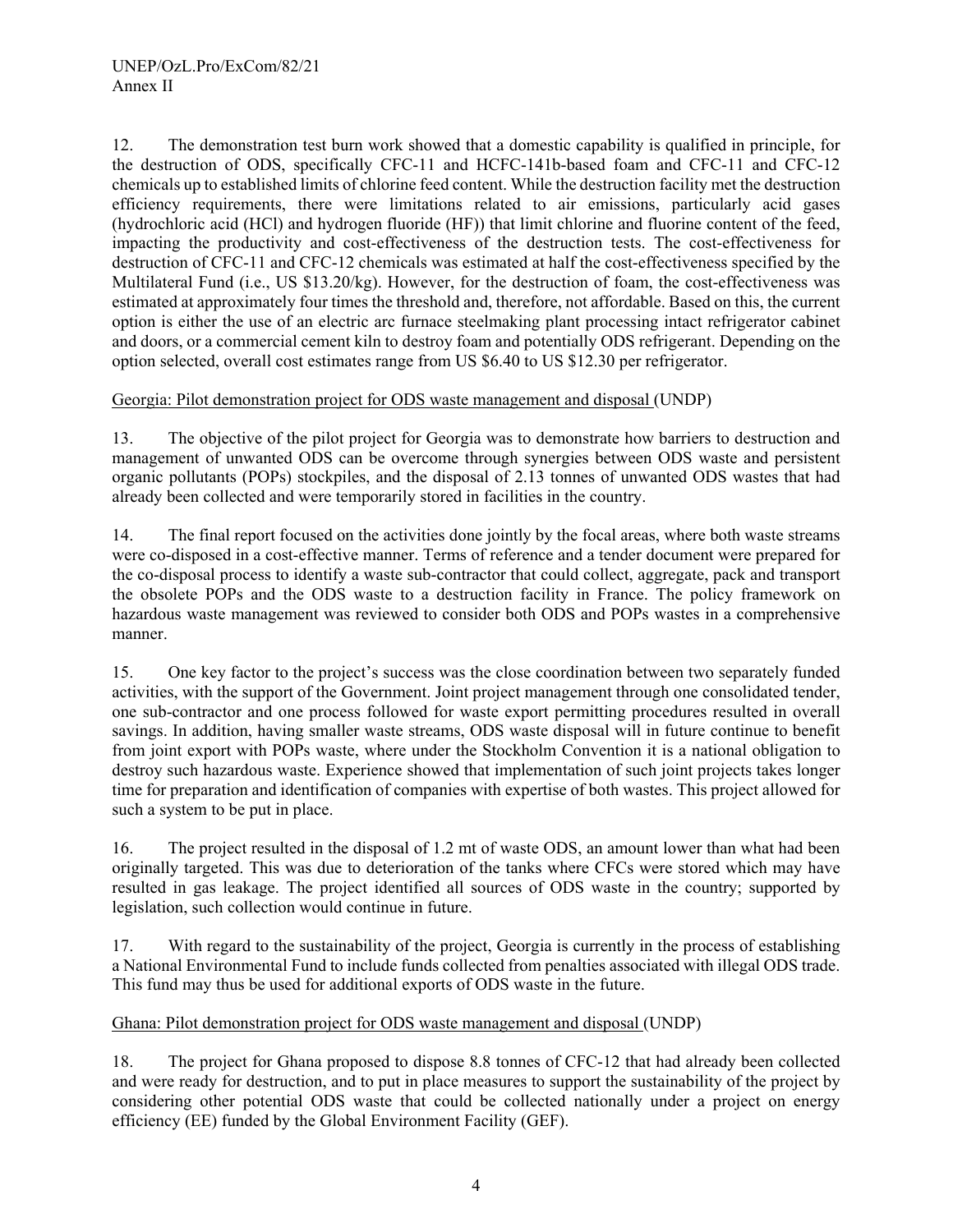19. The final report provided details on project implementation, the set-up of the operations in particular the synergy between the pilot demonstration project and the GEF-funded project, procurement of equipment (e.g., portable recovery machines from Germany, laboratory equipment, refrigerant identifiers, refrigerant cylinders), and the results of the destruction process. It indicated that a total of 1.2 mt of CFCs and 5.2 mt of methyl bromide were destroyed through a facility in Poland (Veolia), and an additional 1 mt of CFC was exported for destruction at a facility in the United States of America (Tradewater). Thus, the total ODS waste destroyed amounted to 7.4 mt.

20. Some of the challenges faced during implementation included: difficulties in aggregating wastes in sufficient amount for a cost-effective destruction; instability of the carbon markets which was seen as a driver for the interest in export for destruction; internal process of getting clearances for exporting a mixture of waste to Poland and the United States of America (i.e., persistent organic pollutants (POPs), polychlorinated biphenyl (PCBs) and ODS); and addressing stocks of collected foam containing CFC-11 and its destruction.

21. One main lesson learned from the project was the importance of cooperation between projects of complementary nature, in this case the GEF-funded appliance replacement and rebate scheme and the pilot waste destruction project funded by the Multilateral Fund. While the approach was complex, combining these waste streams provided a cost-effective solution for destruction, saving on transport and destruction costs. This has also led to collaboration between Ghana's Energy Commission and Environmental Protection Agency, the two agencies responsible for the GEF and Multilateral Fund projects, respectively.

# Mexico: Final report on the demonstration project for disposal of unwanted ODS (UNIDO)

22. The objective of the pilot demonstration project for Mexico was the disposal of the 166.7 metric tonnes (mt) of CFC-12 from old refrigerators and air-conditioners, and 7.0 mt from chillers. The demonstration project destroyed 113.0 mt of unwanted CFC-12.

23. In addition to ozone and climate benefits, the project encouraged the first Mexican facilities to obtain licenses to incinerate and co-process ODS waste, and proved the feasibility of ODS destruction using two different technologies: argon plasma arc and cement kiln. Mexico has two companies with the necessary authorizations from the Government, which were issued after satisfying relevant safety and environmental standards associated with ODS destruction.

24. The final report provides details on the phased implementation of the project. Preliminary activities consisted of training and recovery equipment endowment to home appliances replacement programme (HARP) centres, monitoring, reporting and verification (MRV) system design, awareness workshop, and implementation of ODS destruction pilot tests and licensing approval for two Mexican companies. Aggregation and consolidation of ODS banks were achieved and approximately 74.0 mt of unwanted CFC-12 banks were destroyed in the argon plasma; and an additional 39.0 mt were destroyed between 2016 and 2017. The cost-effectiveness based on implementation ranged from US \$8.0/kg to US \$9.20/kg.

25. The report states that the argon plasma arc is a cutting-edge destruction technology and is the cleanest; however, its limitation is the high cost. Cement kiln proved to be the most cost-effective ODS destruction technology, noting that the cement manufacturing industry in Mexico has a long experience in handling hazardous waste, other than ODS. Project lessons are provided in the final report.

# Nepal: Pilot demonstration project for ODS waste management and disposal (UNEP)

26. The project for Nepal was approved by the Executive Committee at the 59<sup>th</sup> meeting to allow Nepal to explore two options for destroying a small amount of unwanted ODS that had been collected and stored through the national ozone unit. This ODS could not be sold in the market as it had been brought in above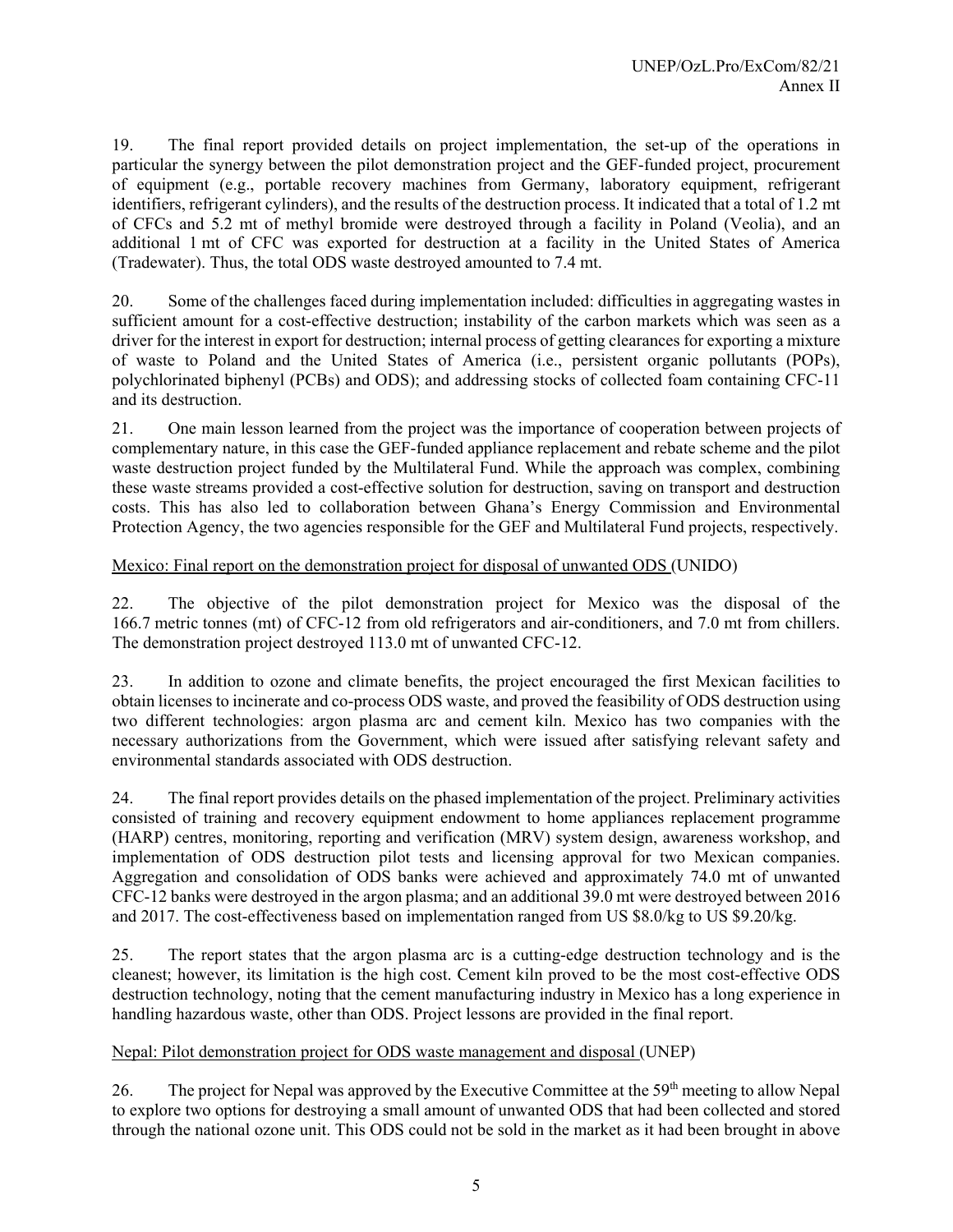l

the country's allowable CFC consumption and was considered unwanted. As Nepal had a restriction for ODS re-export, the country had no option but to explore destruction possibilities.

27. The selected approach that the destruction project used was to export the ODS for destruction to the United States of America. This was done through a broker, EOS Climate, who organised the transfer to a licensed facility for destruction. UNEP reported that the shipment reached the United States of America in November 2012, and subsequently has been reported as destroyed as of February 2013. The amount of ODS handled in this project was 10 ODP tonnes  $(107,000 \text{ CO}_2$ -equivalent tonnes).

28. In March 2013, the Nepal project was submitted to the Climate Action Reserve (CAR). This has subsequently been listed in CAR with a reserve project identification number of CAR955. Upon further verification with the CAR website, the Secretariat noted the project has now changed status with CAR as registered, as of 24 May 2013. It has met final verification requirements of the CAR, and Climate Reserve Tonne (CRTs) may now be issued.<sup>6</sup>

29. In summarizing the demonstration value of the Nepal project, this provided an opportunity to link ODS destruction to the carbon market and explore the possibility of other financial mechanisms to support ODS destruction activities. The project's registration with the CAR is a good example for other countries who are pursuing this track for their ODS disposal projects. It also reported that one of the challenges that was faced during project implementation was the lengthy process to get approval for the export of the ODS to the United States of America, because of the legal impediments that required Parliamentary clearance.

# Nigeria: Final report on the pilot demonstration project for disposal of unwanted ODS (UNIDO)

30. The objective of the pilot project is to demonstrate a sustainable business model for ODS waste management from collection to disposal using Multilateral Fund assistance as seed money to destroy current stock of unwanted ODS and generate carbon credits. These credits would be used to establish an Appliance Replacement Programme (for the replacement of existing domestic refrigerators and air-conditioners with more energy efficient ones), to sustain the current recovery and collection system for ODS, with the view to incorporate other refrigerants in the future. The project intended to destroy future ODS wastes through local incineration facilities whose capacity would be developed through the revenues generated from these carbon credits. The expected output from this project was the destruction of 84.0 mt of CFC-12 which had been reported as already collected during the project preparation from industrial sources, particularly from oil refineries.

31. An inception workshop took place in November 2013, with participation from Government agencies, servicing companies, waste management companies and end-users. A local contractor was hired to aggregate ODS wastes in the country; a training workshop was provided to technicians on safe collection, transportation and storage of ODS wastes including testing, correct labelling and documentation procedures; and a capacity building workshop for ODS collection and aggregation was held in June 2014. Companies and end-users that were identified during the preparatory phase were contacted to enquire about their stocks of ODS. However, stocks of ODS reported in most cases were not found. The total ODS

<sup>&</sup>lt;sup>6</sup> Project developers submit a project by uploading the necessary forms and supporting documents to the Climate Action Reserve online software. The Reserve staff pre-screen projects for eligibility. Eligible projects are posted on the Reserve site with a status of "listed." The next step is verification by an independent, accredited verification body. Once completed, Reserve staff review the verification documentation, and if the project passes this final review process, it is labeled "registered" and CRTs are issued. Project developers submit a project by uploading the necessary forms and supporting documents to the Reserve online software. The Reserve staff pre-screen projects for eligibility. Eligible projects are posted on the Reserve site with a status of "listed." The next step is verification by an independent, accredited verification body. Once completed, Reserve staff review the verification documentation, and if the project passes this final review process, it is labeled "registered" and CRTs are issued.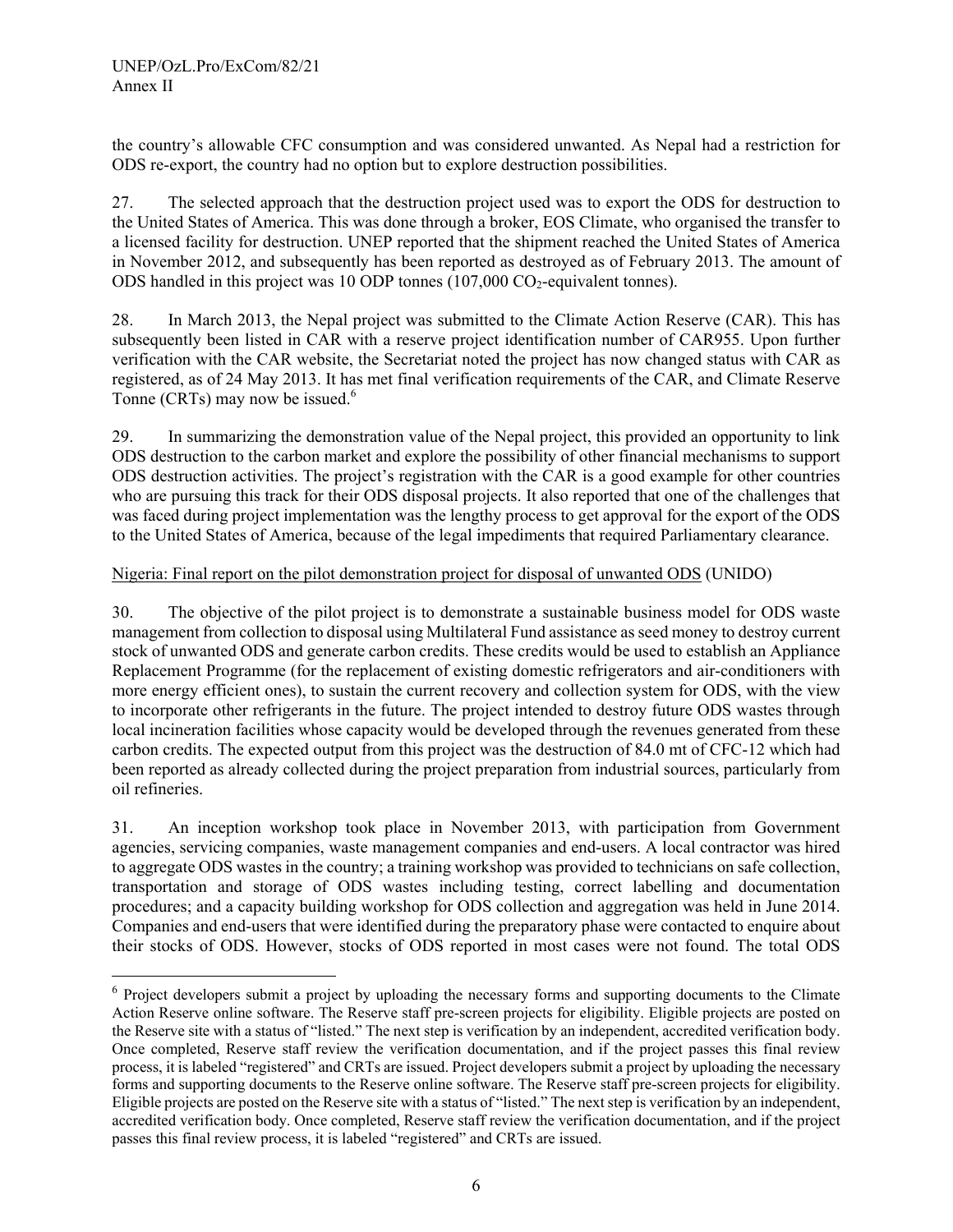collected amounted to only 1.66 mt of CFC-12. The collection activities were halted as no new stocks of CFC-12 were found and new inquiries repeatedly turned out to be halons (which are stored in Government agencies).

32. The revised ODS Regulations (2016) makes provisions for mandatory destruction of wastes, guidelines for destruction facilities including emission limits, and extends responsibility of end-of-life waste equipment to producers/suppliers. Extended Producer Responsibility regulations are now in place for the electronic/electrical sectors; thus, for new refrigerators, future recovery of refrigerants at their end-of-life should be the responsibility of the private sector. Training sessions on e-waste collection and management were carried out.

33. Officials from the Ministry of Environment and UNIDO inspected four disposal facilities and invited two of them to bid for the disposal of CFCs. The company selected has a proven track record of hazardous waste management for multinational companies and experience of managing CFC wastes specifically from collection to recycling. The collected stocks of CFC waste were tested for purity at the storage facility before loading, and transported to the destruction facility in Port Harcourt, Nigeria. The destruction process employed by the contracted facility is a rotary kiln incineration.

34. Of the total funds approved of US \$911,724, only US \$253,965 has been disbursed. Based on these disbursement, the actual cost of destruction for this project was US \$153/kg of ODS waste. The financial report will be updated once destruction is complete and all outstanding payments are made. The balance of funds will be returned to the  $82<sup>nd</sup>$  meeting.

# Indonesia and the Philippines: Final reports of ODS disposal projects (World Bank)

35. At the 57<sup>th</sup> meeting, the Executive Committee approved funds for the preparation of pilot demonstration projects for ODS waste management and disposal for Indonesia and the Philippines. At that meeting, the World Bank had indicated that these funds would be used to generate data and experience on management and financing modalities, and would examine opportunities to leverage co-financing.

36. The World Bank submitted final reports containing material describing the current ODS waste inventories for Indonesia and the Philippines, information on how to do inventories and data collection, guidance on the management of unwanted ODS, financing options for destroying unwanted ODS including information about available markets, cost considerations and market prices. The reports also contain specific options for each country, an evaluation of these options, and the next steps that would be needed for implementation.

# Turkey: Final report on the demonstration project for disposal of unwanted ODS (UNIDO)

37. The objective of the project was to establish a sustainable and integrated business model for an efficient waste management system of ODSs, through institutional measures that will organize the existing recovery and collection systems in the country into an integrated and efficient collection validation and valuation system.

38. Turkey had already collected some ODS wastes through Government-authorized recovery and reclamation centres established in three cities, Ankara (TUHAB), Istanbul (ISISO) and Izmir (ESSIAD); the expected amount of ODS wastes to be destroyed was 103.72 mt of CFC-12. However, during implementation, it was found that the ODS wastes available were in many cases mixtures of all types of refrigerants and the actual amount available for destruction was 9.162 mt of CFC-12.

39. The project had envisaged exporting the ODS waste to the United States of America for destruction; however, the absence of expected revenue from carbon markets, and the very small amounts of ODS wastes